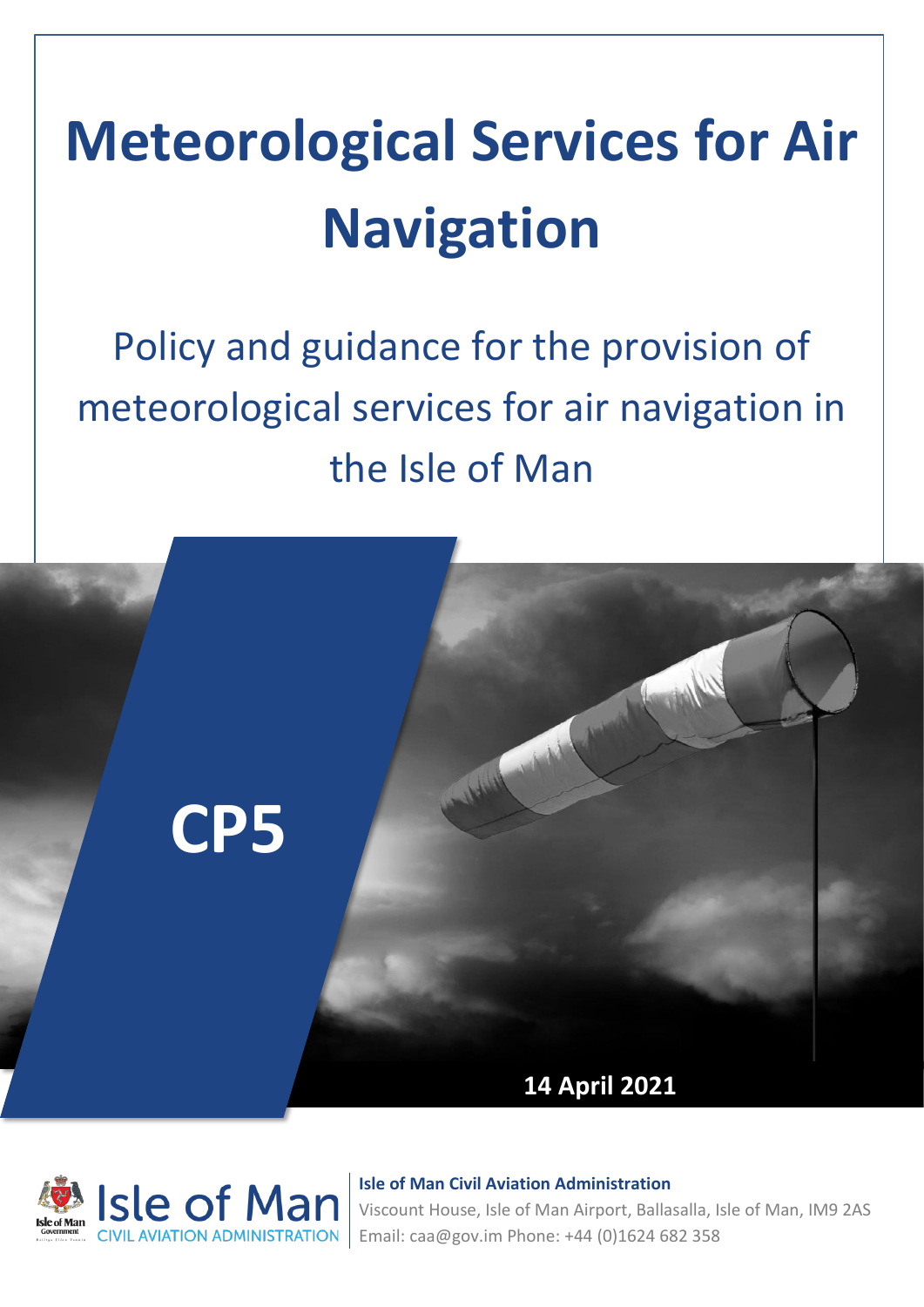Intentionally blank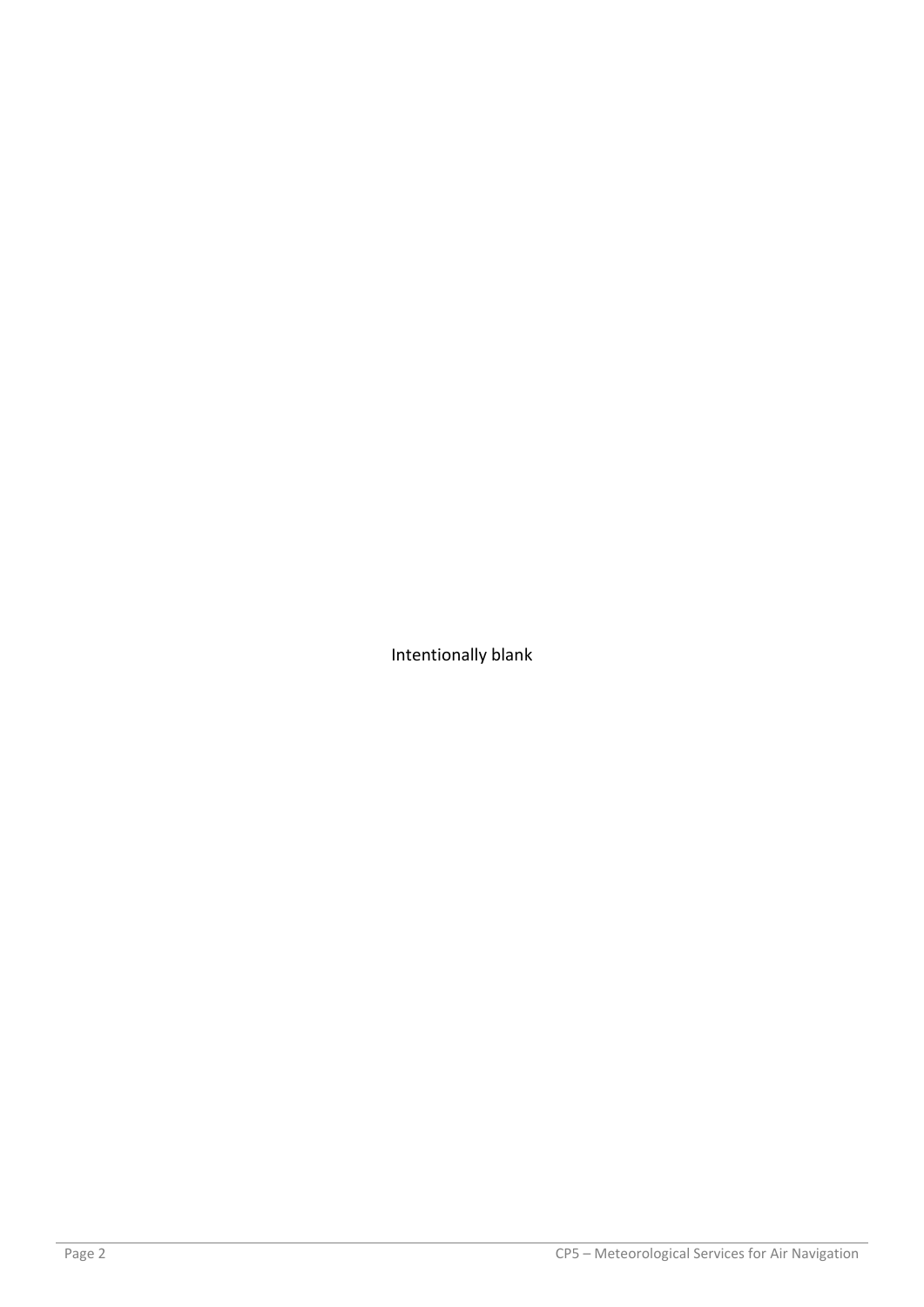# <span id="page-2-0"></span>1. Table of contents

| 4. |     |  |
|----|-----|--|
| 5. |     |  |
| 6. |     |  |
| 7. |     |  |
|    | 7.1 |  |
|    | 7.2 |  |
|    | 7.3 |  |
|    | 7.4 |  |
|    | 7.5 |  |
|    | 7.6 |  |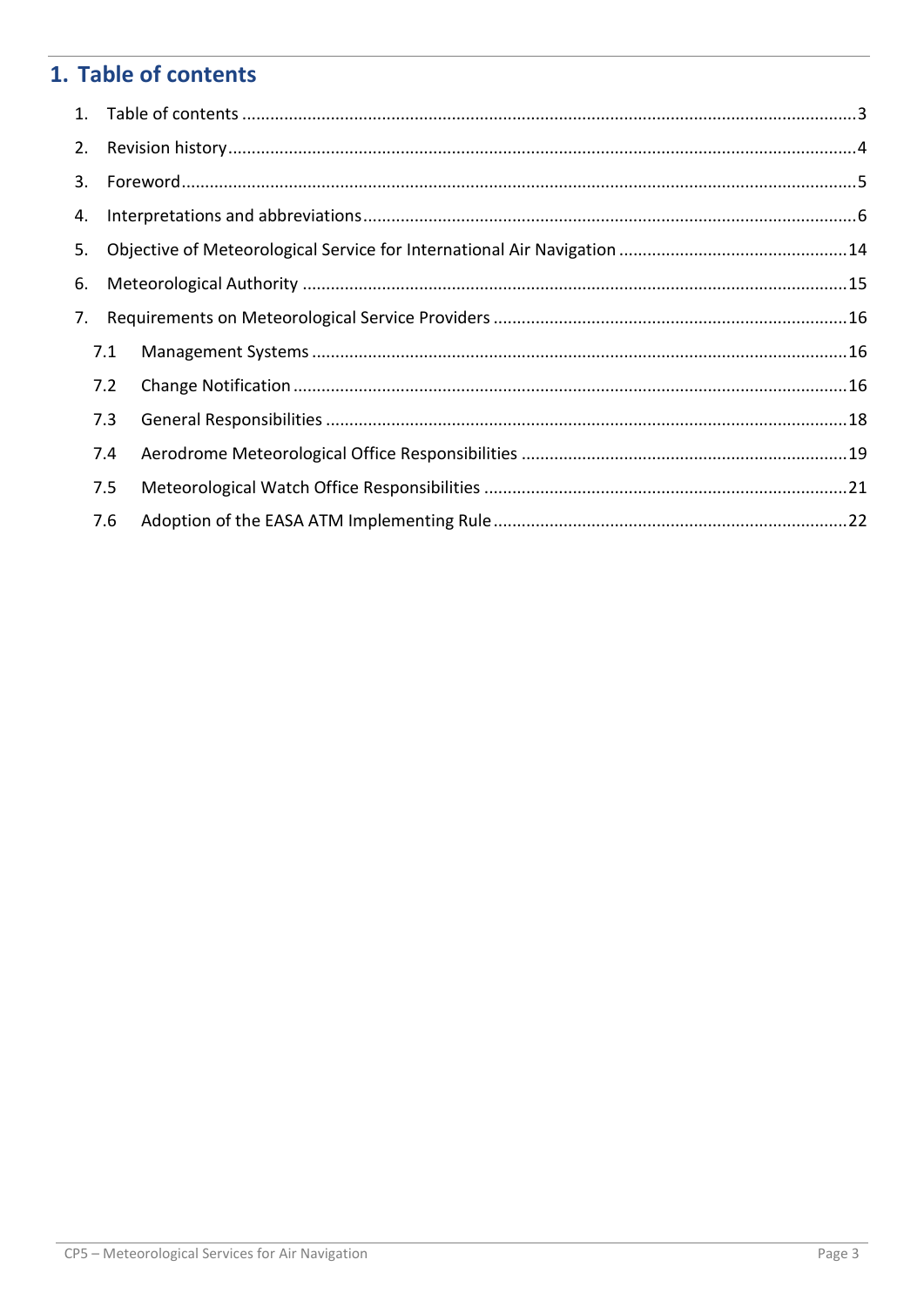# <span id="page-3-0"></span>**2. Revision history**

| <b>Issue</b> | <b>Date</b>   | <b>Details</b>                                                                                                                                                                                                                                                                                                             |
|--------------|---------------|----------------------------------------------------------------------------------------------------------------------------------------------------------------------------------------------------------------------------------------------------------------------------------------------------------------------------|
| $\mathbf{1}$ | January 2017  | Initial issue                                                                                                                                                                                                                                                                                                              |
| 2            | 14 April 2021 | New format, typographical amendments<br><b>Updated definitions</b><br>Addition of the objectives of meteorological service<br>for international air navigation<br>Enhanced details on oversight arrangements<br>Addition of management system and change<br>notification requirements as per existing ATS and<br>Aerodrome |

#### © Department for Enterprise 2021

All rights reserved. Copies of this publication may be reproduced for personal use, or for use within a company or organisation, but may not otherwise be reproduced for publication.

Copies of this document are available in large print upon request.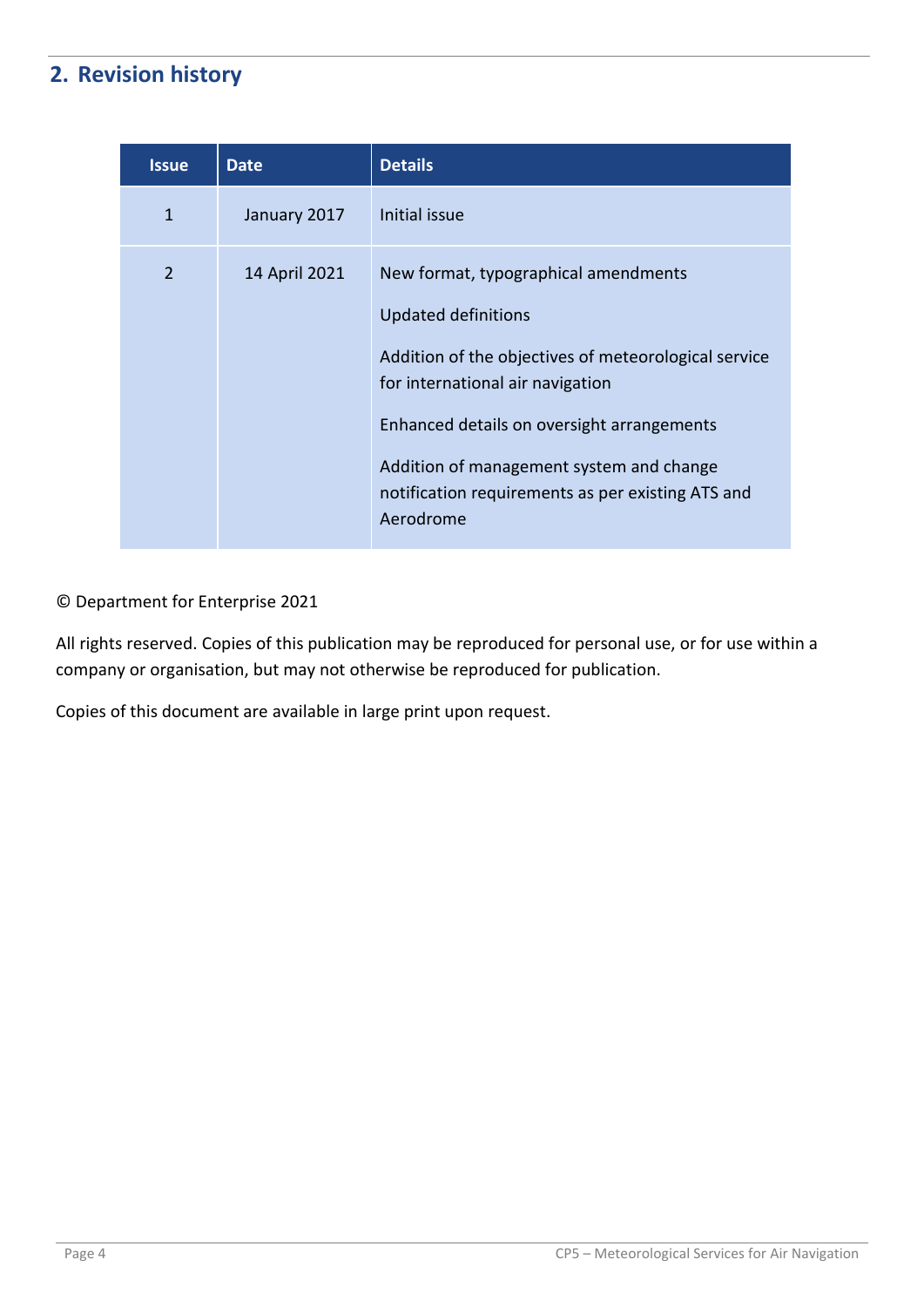## <span id="page-4-0"></span>**3. Foreword**

- 3.1 The IOM CAA is the division of the Government's Department for Enterprise that is responsible for regulating aviation safety and security in the Isle of Man. The IOM CAA also administers the Isle of Man Aircraft Registry and is responsible for ensuring aviation legislation in the Isle of Man meets International Civil Aviation Organisation (ICAO) Standards and Recommended Practices and other relevant European aviation standards.
- 3.2 The Isle of Man has its own aviation safety legislation separate from the UK. Therefore, unless UK or EU aviation safety regulations have been explicitly applied into Isle of Man law, they have no legal effect on the Island.
- 3.3 This IOM CAA Publication:
	- (a) identifies relevant legislation and IOM CAA policy requirements for the provision of Meteorological Services for Air Navigation in the Isle of Man; and
	- (b) clarifies the relationship to UK and EU ATS requirements and the respective roles of the IOM CAA and the UK CAA.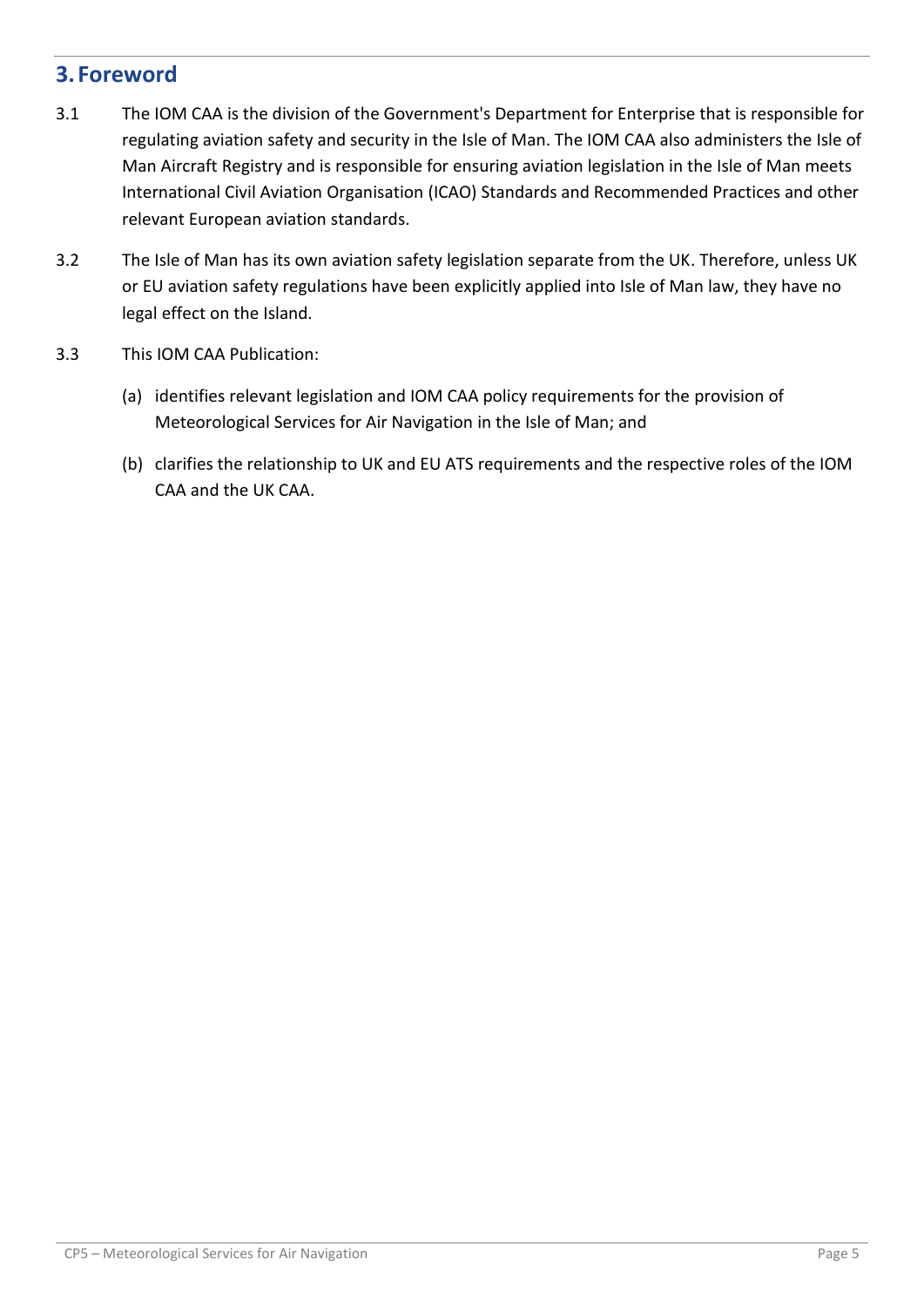# <span id="page-5-0"></span>**4.Interpretations and abbreviations**

The following interpretations shall be applied in the regulation and provision of meteorological services for air navigation.

| <b>Term</b>                                                      | <b>Meaning</b>                                                                                                                                                                                                                                                                                               |
|------------------------------------------------------------------|--------------------------------------------------------------------------------------------------------------------------------------------------------------------------------------------------------------------------------------------------------------------------------------------------------------|
| <b>Aerodrome</b>                                                 | A defined area (including any buildings, installations and equipment)<br>on land or water or on a fixed, fixed off-shore or floating structure<br>intended to be used either wholly or in part for the arrival, departure<br>and surface movement of aircraft.                                               |
| <b>Aerodrome climatological</b><br>summary                       | Concise summary of specified meteorological elements at an<br>aerodrome, based on statistical data.                                                                                                                                                                                                          |
| <b>Aerodrome climatological</b><br>table                         | Table providing statistical data on the observed occurrence of one or<br>more meteorological elements at an aerodrome.                                                                                                                                                                                       |
| <b>Aerodrome control tower</b>                                   | A unit established to provide air traffic control service to aerodrome<br>traffic.                                                                                                                                                                                                                           |
| <b>Aerodrome elevation</b>                                       | The elevation of the highest point of the landing area.                                                                                                                                                                                                                                                      |
| <b>Aerodrome meteorological</b><br>(stations) observing units    | A unit on an aerodrome that produces METAR observations or is<br>responsible for the receipt (and onward transmission around the<br>aerodrome, where appropriate) of aerodrome meteorological<br>warnings.                                                                                                   |
| Aerodrome reference point                                        | The designated geographical location of an aerodrome.                                                                                                                                                                                                                                                        |
| <b>Aeronautical fixed service</b><br>(AFS)                       | A telecommunication service between specified fixed points provided<br>primarily for the safety of air navigation and for the regular, efficient<br>and economical operation of air services.                                                                                                                |
| <b>Aeronautical fixed</b><br>telecommunication network<br>(AFTN) | A worldwide system of aeronautical fixed circuits provided, as part of<br>the aeronautical fixed service, for the exchange of messages and/or<br>digital data between aeronautical fixed stations having the same or<br>compatible communications characteristics.                                           |
| <b>Aeronautical meteorological</b><br>station                    | A station designated to make observations and meteorological reports<br>for use in international air navigation.                                                                                                                                                                                             |
| <b>Aeronautical mobile service</b><br>(RR S1.32)                 | A mobile service between aeronautical stations and aircraft stations,<br>or between aircraft stations, in which survival craft stations may<br>participate; emergency position-indicating radio beacon stations may<br>also participate in this service on designated distress and emergency<br>frequencies. |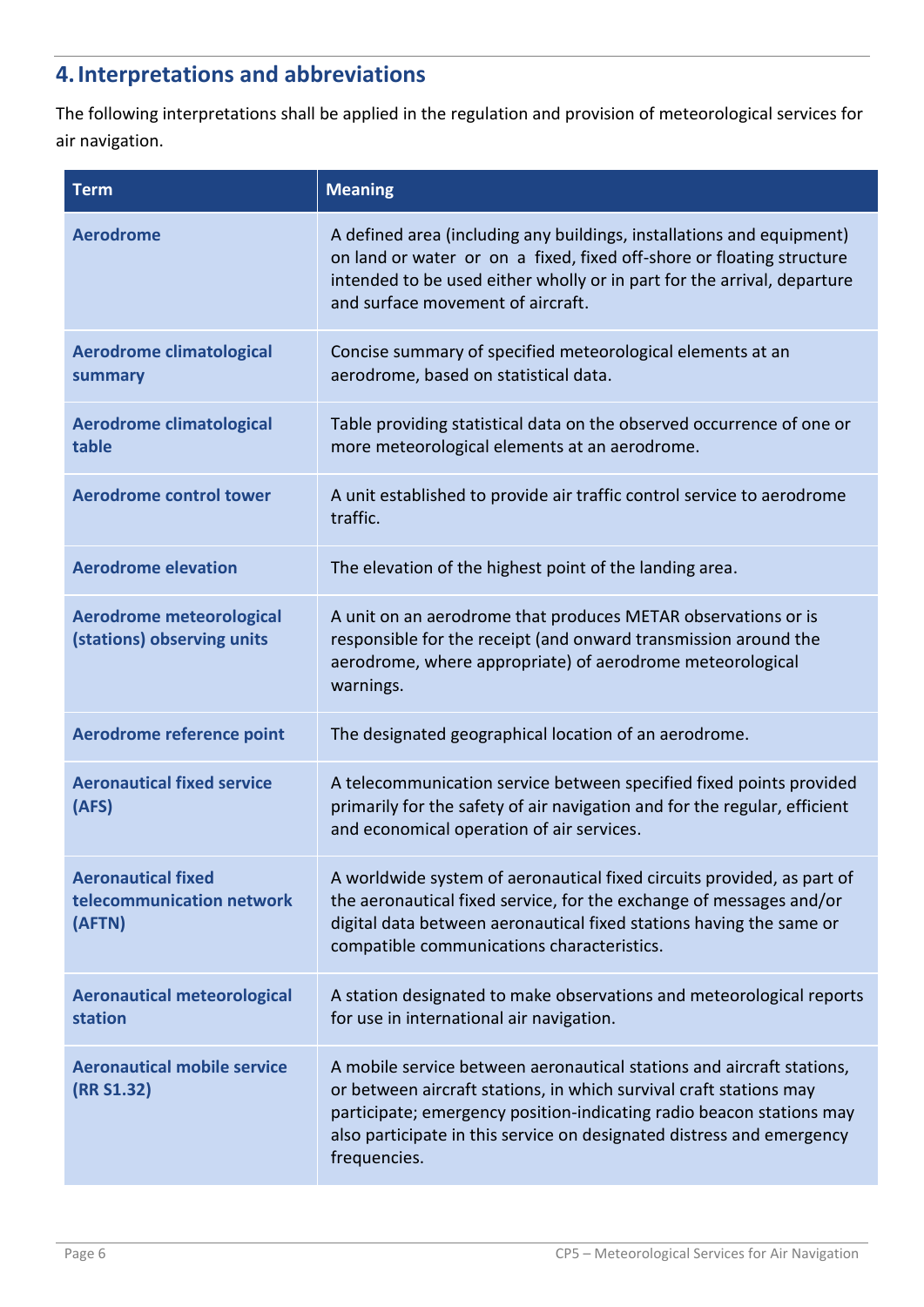| <b>Term</b>                                      | <b>Meaning</b>                                                                                                                                                                                                                                                                                                                                                            |  |
|--------------------------------------------------|---------------------------------------------------------------------------------------------------------------------------------------------------------------------------------------------------------------------------------------------------------------------------------------------------------------------------------------------------------------------------|--|
| <b>Aeronautical</b><br>telecommunication station | A station in the aeronautical telecommunication service.                                                                                                                                                                                                                                                                                                                  |  |
| <b>Aircraft</b>                                  | Any machine that can derive support in the atmosphere from the<br>reactions of the air other than the reactions of the air against the<br>earth's surface.                                                                                                                                                                                                                |  |
| <b>Aircraft operator</b>                         | A person, organisation or enterprise engaged in or offering to engage<br>in an aircraft operation.                                                                                                                                                                                                                                                                        |  |
| <b>Aircraft observation</b>                      | The evaluation of one or more meteorological elements made from an<br>aircraft in flight.                                                                                                                                                                                                                                                                                 |  |
| <b>AIRMET information</b>                        | Information issued by a meteorological watch office concerning the<br>occurrence or expected occurrence of specified en-route weather<br>phenomena which may affect the safety of low-level aircraft<br>operations and which was not already included in the forecast issued<br>for low-level flights in the flight information region concerned or sub-<br>area thereof. |  |
| Air-report                                       | A report from an aircraft in flight prepared in conformity with<br>requirements for position, and operational and/or meteorological<br>reporting.                                                                                                                                                                                                                         |  |
| Air traffic services unit                        | A generic term meaning variously, air traffic control unit, flight<br>information centre or air traffic services reporting office.                                                                                                                                                                                                                                        |  |
| <b>Alternate aerodrome</b>                       | An aerodrome to which an aircraft may proceed when it becomes<br>either impossible or inadvisable to proceed to or to land at the<br>aerodrome of intended landing. Alternate aerodromes include the<br>following:                                                                                                                                                        |  |
|                                                  | (a) 'take-off alternate' means an alternate aerodrome at which an<br>aircraft can land should this become necessary shortly after take-<br>off and it is not possible to use the aerodrome of departure.                                                                                                                                                                  |  |
|                                                  | (b) 'en-route alternate' means an aerodrome at which an aircraft<br>would be able to land after experiencing an abnormal or<br>emergency condition while en route.                                                                                                                                                                                                        |  |
|                                                  | (c) 'ETOPS en-route alternate' means a suitable and appropriate<br>alternate aerodrome at which an aeroplane would be able to<br>land after experiencing an engine shutdown or other abnormal or<br>emergency condition while en route in an ETOPS operation.                                                                                                             |  |
|                                                  | (d) 'destination alternate' means an alternate aerodrome to which<br>an aircraft may proceed should it become either impossible or<br>inadvisable to land at the aerodrome of intended landing.                                                                                                                                                                           |  |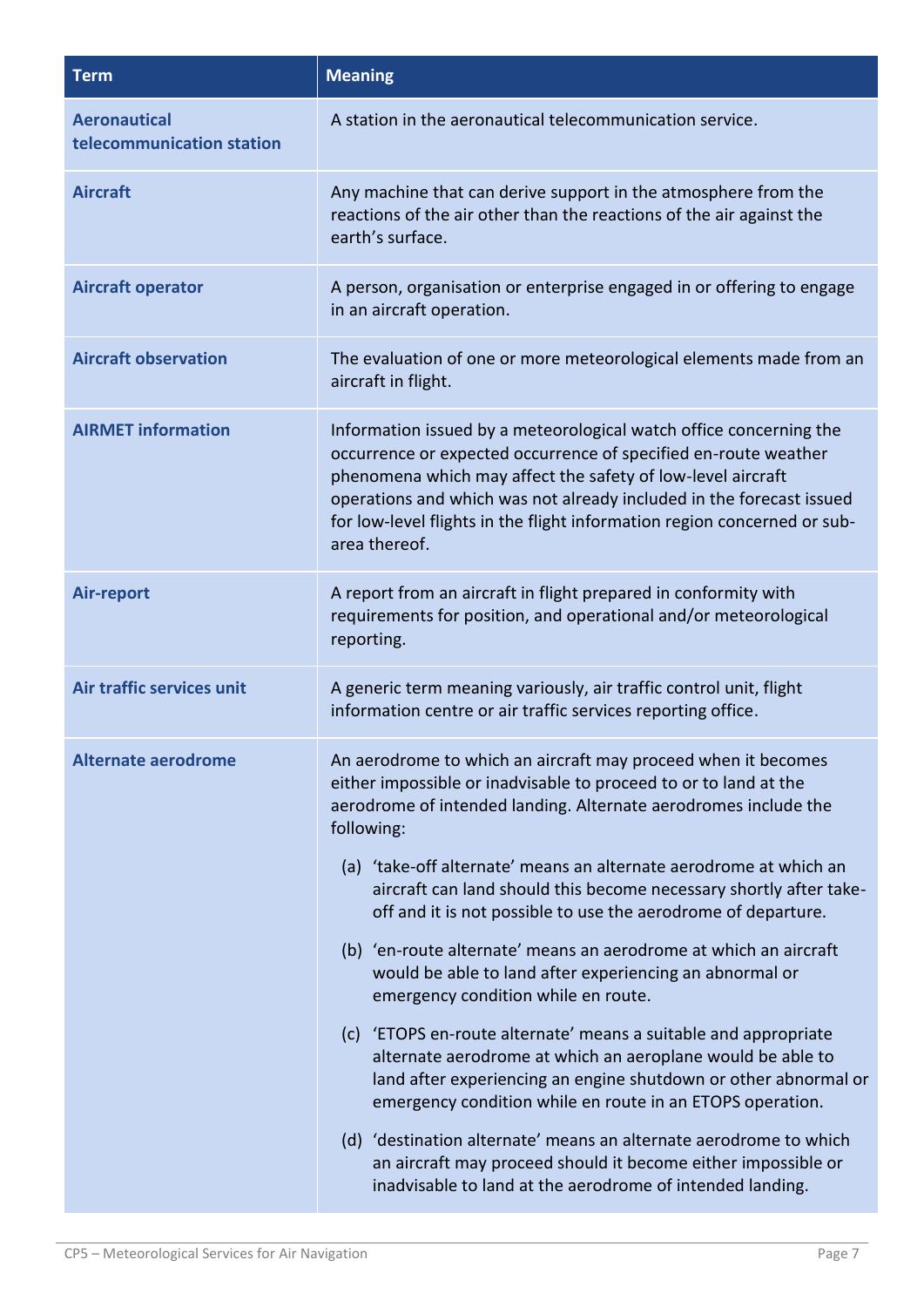| <b>Term</b>                                                       | <b>Meaning</b>                                                                                                                                                                                                                                                                                              |
|-------------------------------------------------------------------|-------------------------------------------------------------------------------------------------------------------------------------------------------------------------------------------------------------------------------------------------------------------------------------------------------------|
| <b>Altitude</b>                                                   | The vertical distance of a level, a point or an object considered as a<br>point, measured from mean sea level (MSL).                                                                                                                                                                                        |
| <b>Approach control unit</b>                                      | A unit established to provide air traffic control service to controlled<br>flights arriving at, or departing from, one or more aerodromes.                                                                                                                                                                  |
| <b>Appropriate ATS authority</b>                                  | The relevant authority designated by the State responsible for<br>providing air traffic services in the airspace concerned.                                                                                                                                                                                 |
| <b>Area control centre (ACC)</b>                                  | A unit established to provide air traffic control service to controlled<br>flights in control areas under its jurisdiction.                                                                                                                                                                                 |
| <b>Area navigation (RNAV)</b>                                     | A method of navigation which permits aircraft operations on any<br>desired flight path within the coverage of ground- or space-based<br>navigation aids or within the limits of the capability of self-contained<br>aids, or a combination of these.                                                        |
| <b>Automatic dependent</b><br>surveillance - contract (ADS-<br>C) | A means by which the terms of an ADS-C agreement will be exchanged<br>between the ground system and the aircraft, via a data link, specifying<br>under what conditions ADS-C reports would be initiated, and what<br>data would be contained in the reports.                                                |
| <b>Briefing</b>                                                   | Oral commentary on existing and/or expected meteorological<br>conditions.                                                                                                                                                                                                                                   |
| <b>Cloud of operational</b><br>significance                       | A cloud with the height of cloud base below 1 500 m (5 000 ft) or<br>below the highest minimum sector altitude, whichever is greater, or a<br>cumulonimbus cloud or a towering cumulus cloud at any height.                                                                                                 |
| <b>Consultation</b>                                               | Discussion with a meteorologist or another qualified person of existing<br>and/or expected meteorological conditions relating to flight<br>operations; a discussion includes answers to questions.                                                                                                          |
| <b>Control area (CTA)</b>                                         | A controlled airspace extending upwards from a specified limit above<br>the earth.                                                                                                                                                                                                                          |
| <b>Cruising level</b>                                             | A level maintained during a significant portion of a flight.                                                                                                                                                                                                                                                |
| <b>Elevation</b>                                                  | The vertical distance of a point or a level, on or affixed to the surface<br>of the earth, measured from mean sea level.                                                                                                                                                                                    |
| <b>Extended range operation</b>                                   | Any flight by an aeroplane with two turbine engines where the flight<br>time at the one engine inoperative cruise speed (in ISA and still air<br>conditions), from a point on the route to an adequate alternate<br>aerodrome, is greater than the threshold time approved by the State<br>of the Operator. |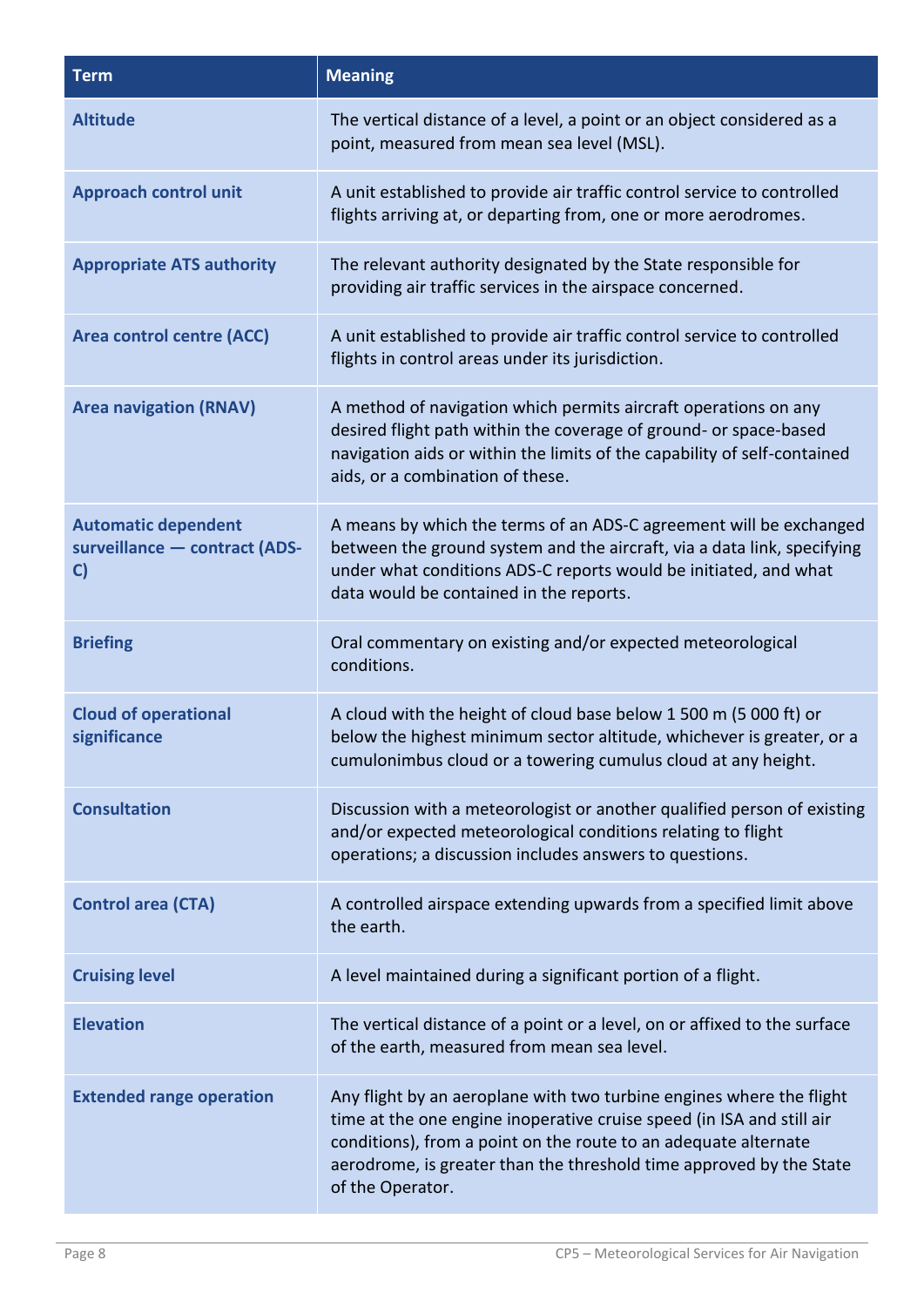| <b>Term</b>                                                         | <b>Meaning</b>                                                                                                                                                                                                                                                                                                                                                                    |
|---------------------------------------------------------------------|-----------------------------------------------------------------------------------------------------------------------------------------------------------------------------------------------------------------------------------------------------------------------------------------------------------------------------------------------------------------------------------|
| <b>Flight crew member</b>                                           | A licensed crew member charged with duties essential to the<br>operation of an aircraft during a flight duty period.                                                                                                                                                                                                                                                              |
| <b>Flight documentation</b>                                         | Written or printed documents, including charts or forms, containing<br>meteorological information for a flight.                                                                                                                                                                                                                                                                   |
| <b>Flight information centre (FIC)</b>                              | A unit established to provide flight information service and alerting<br>service.                                                                                                                                                                                                                                                                                                 |
| <b>Flight information region (FIR)</b>                              | An airspace of defined dimensions within which flight information<br>service and alerting service are provided.                                                                                                                                                                                                                                                                   |
| <b>Flight level</b>                                                 | A surface of constant atmospheric pressure which is related to a<br>specific pressure datum, 1 013.2 hectopascals (hPa), and is separated<br>from other such surfaces by specific pressure intervals.                                                                                                                                                                             |
| <b>Forecast</b>                                                     | A statement of expected meteorological conditions for a specified time<br>or period, and for a specified area or portion of airspace.                                                                                                                                                                                                                                             |
| <b>GAMET</b> area forecast                                          | An area forecast in abbreviated plain language for low-level flights for<br>a flight information region or sub-area thereof, prepared by the<br>meteorological office designated by the meteorological authority<br>concerned and exchanged with meteorological offices in adjacent<br>flight information regions, as agreed between the meteorological<br>authorities concerned. |
| Grid point data in digital form                                     | Computer processed meteorological data for a set of regularly spaced<br>points on a chart, for transmission from a meteorological computer to<br>another computer in a code form suitable for automated use.                                                                                                                                                                      |
| <b>Height</b>                                                       | The vertical distance of a level, a point or an object considered as a<br>point, measured from a specified datum.                                                                                                                                                                                                                                                                 |
| <b>Human Factors principles</b>                                     | Principles which apply to aeronautical design, certification, training,<br>operations and maintenance and which seek safe interface between<br>the human and other system components by proper consideration to<br>human performance.                                                                                                                                             |
| <b>ICAO</b> meteorological<br>information exchange model<br>(IWXXM) | A data model for representing aeronautical meteorological<br>information.                                                                                                                                                                                                                                                                                                         |
| International airways volcano<br>watch (IAVW)                       | International arrangements for monitoring and providing warnings to<br>aircraft of volcanic ash in the atmosphere.                                                                                                                                                                                                                                                                |
| <b>Level</b>                                                        | A generic term relating to the vertical position of an aircraft in flight<br>and meaning variously height, altitude or flight level.                                                                                                                                                                                                                                              |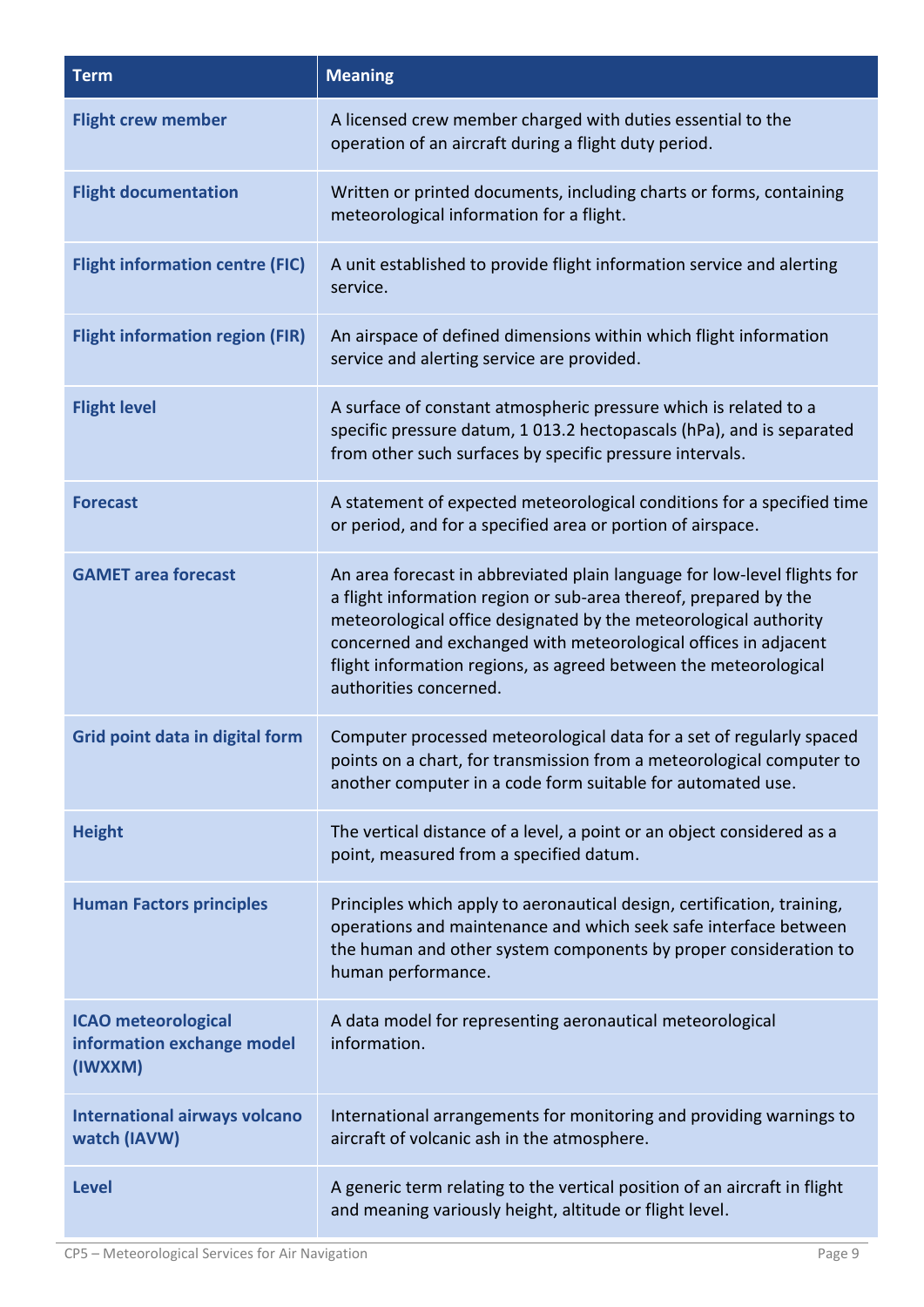| <b>Term</b>                                 | <b>Meaning</b>                                                                                                                                                                                                                                                                                                                                                                                                                                                                                                                                                                                                                                                                                                 |
|---------------------------------------------|----------------------------------------------------------------------------------------------------------------------------------------------------------------------------------------------------------------------------------------------------------------------------------------------------------------------------------------------------------------------------------------------------------------------------------------------------------------------------------------------------------------------------------------------------------------------------------------------------------------------------------------------------------------------------------------------------------------|
| <b>Meteorological authority</b>             | The authority providing or arranging for the provision of<br>meteorological service for international air navigation on behalf of a<br>Contracting State.                                                                                                                                                                                                                                                                                                                                                                                                                                                                                                                                                      |
| <b>Meteorological bulletin</b>              | A text comprising meteorological information preceded by an<br>appropriate heading.                                                                                                                                                                                                                                                                                                                                                                                                                                                                                                                                                                                                                            |
| <b>Meteorological information</b>           | Meteorological report, analysis, forecast, and any other statement<br>relating to existing or expected meteorological conditions.                                                                                                                                                                                                                                                                                                                                                                                                                                                                                                                                                                              |
| <b>Meteorological office</b>                | An office designated to provide meteorological service for<br>international air navigation.                                                                                                                                                                                                                                                                                                                                                                                                                                                                                                                                                                                                                    |
| <b>Meteorological report</b>                | A statement of observed meteorological conditions related to a<br>specified time and location.                                                                                                                                                                                                                                                                                                                                                                                                                                                                                                                                                                                                                 |
| <b>Meteorological satellite</b>             | An artificial Earth satellite making meteorological observations and<br>transmitting these observations to Earth.                                                                                                                                                                                                                                                                                                                                                                                                                                                                                                                                                                                              |
| <b>Meteorological watch office</b><br>(MWO) | An office designated to provide information concerning the occurrence<br>or expected occurrence of specified en-route weather and other<br>phenomena in the atmosphere that may affect the safety of aircraft<br>operations within its specified area of responsibility.                                                                                                                                                                                                                                                                                                                                                                                                                                       |
| <b>Minimum sector altitude</b>              | The lowest altitude which may be used which will provide a minimum<br>clearance of 300 m (1 000 ft) above all objects located in an area<br>contained within a sector of a circle of 46 km (25 NM) radius centred<br>on a radio aid to navigation.                                                                                                                                                                                                                                                                                                                                                                                                                                                             |
| <b>Navigation specification</b>             | A set of aircraft and flight crew requirements needed to support<br>performance-based navigation operations within a defined airspace.<br>There are two kinds of navigation specifications:<br>Required navigation performance (RNP) specification. A<br>$\bullet$<br>navigation specification based on area navigation that includes<br>the requirement for performance monitoring and alerting,<br>designated by the prefix RNP, e.g. RNP 4, RNP APCH.<br>Area navigation (RNAV) specification. A navigation specification<br>$\bullet$<br>based on area navigation that does not include the<br>requirement for performance monitoring and alerting,<br>designated by the prefix RNAV, e.g. RNAV 5, RNAV 1. |
| <b>Observation (meteorological)</b>         | The evaluation of one or more meteorological elements.                                                                                                                                                                                                                                                                                                                                                                                                                                                                                                                                                                                                                                                         |
| <b>Operational control</b>                  | The exercise of authority over the initiation, continuation, diversion or<br>termination of a flight in the interest of the safety of the aircraft and<br>the regularity and efficiency of the flight.                                                                                                                                                                                                                                                                                                                                                                                                                                                                                                         |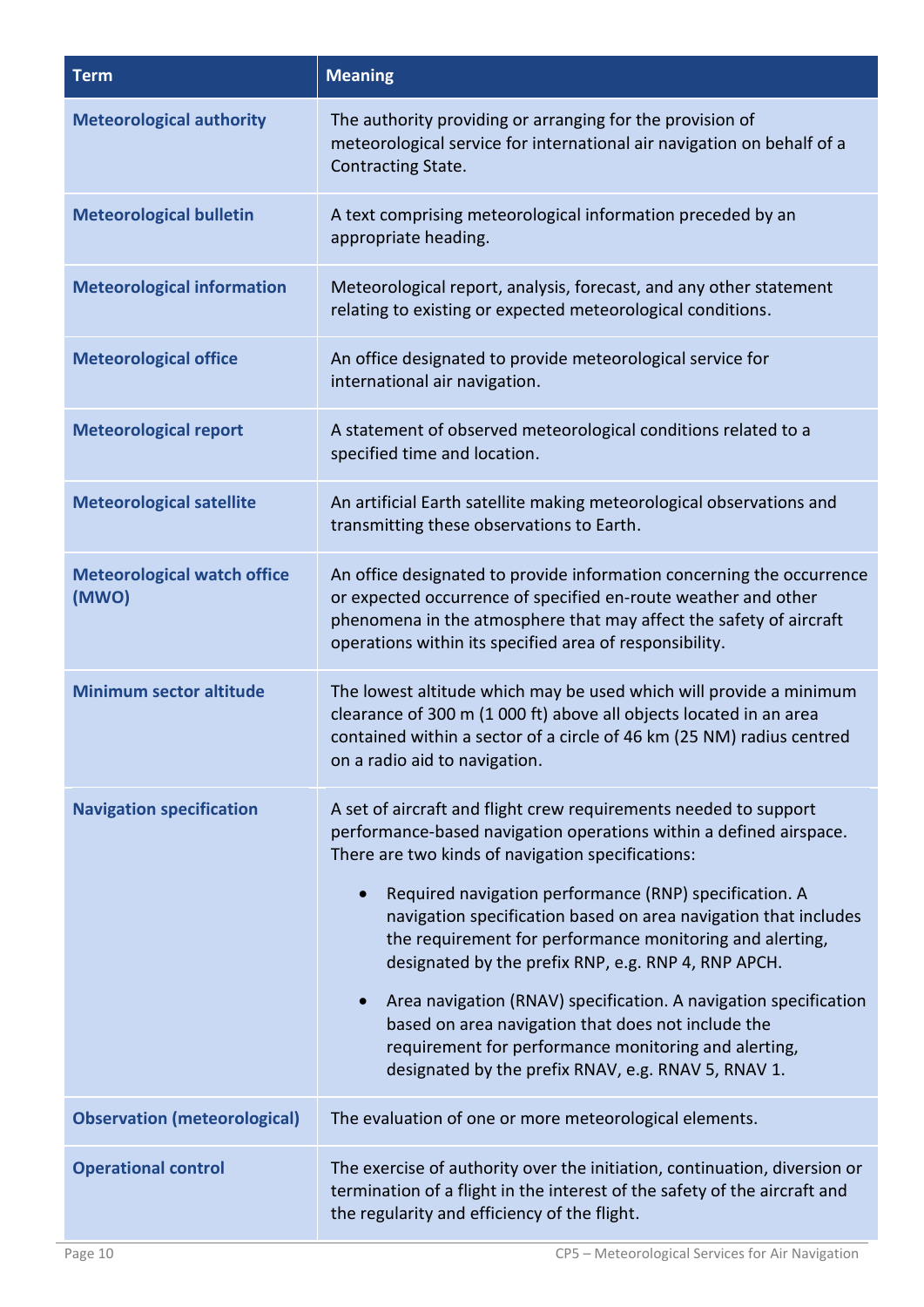| <b>Term</b>                                  | <b>Meaning</b>                                                                                                                                                                                                                                                                         |
|----------------------------------------------|----------------------------------------------------------------------------------------------------------------------------------------------------------------------------------------------------------------------------------------------------------------------------------------|
| <b>Operational flight plan</b>               | The operator's plan for the safe conduct of the flight based on<br>considerations of aeroplane performance, other operating limitations<br>and relevant expected conditions on the route to be followed and at<br>the aerodromes concerned.                                            |
| <b>Operational planning</b>                  | The planning of flight operations by an operator.                                                                                                                                                                                                                                      |
| <b>Performance-based</b><br>navigation (PBN) | Area navigation based on performance requirements for aircraft<br>operating along an ATS route, on an instrument approach procedure or<br>in a designated airspace.                                                                                                                    |
| Pilot-in-command                             | The pilot designated by the operator or the owner as being in<br>command and charged with the safe conduct of a flight.                                                                                                                                                                |
| <b>Prevailing visibility</b>                 | The greatest visibility value, observed in accordance with the definition<br>of "visibility", which is reached within at least half the horizon circle or<br>within at least half of the surface of the aerodrome. These areas could<br>comprise contiguous or non-contiguous sectors. |
| <b>Prognostic chart</b>                      | A forecast of a specified meteorological element(s) for a specified time<br>or period and a specified surface or portion of airspace, depicted<br>graphically on a chart.                                                                                                              |
| <b>Quality assurance</b>                     | Part of quality management focused on providing confidence that<br>quality requirements will be fulfilled.                                                                                                                                                                             |
| <b>Quality control</b>                       | Part of quality management focused on fulfilling quality requirements.                                                                                                                                                                                                                 |
| <b>Quality management</b>                    | Coordinated activities to direct and control an organization with regard<br>to quality.                                                                                                                                                                                                |
| <b>Regional air navigation</b><br>agreement  | Agreement approved by the Council of ICAO normally on the advice of<br>a regional air navigation meeting.                                                                                                                                                                              |
| <b>Reporting point</b>                       | A specified geographical location in relation to which the position of an<br>aircraft can be reported.                                                                                                                                                                                 |
| <b>Rescue coordination centre</b>            | A unit responsible for promoting efficient organization of search and<br>rescue services and for coordinating the conduct of search and rescue<br>operations within a search and rescue region.                                                                                        |
| <b>Runway</b>                                | A defined rectangular area on a land aerodrome prepared for the<br>landing and take-off of aircraft.                                                                                                                                                                                   |
| <b>Runway visual range (RVR)</b>             | The range over which the pilot of an aircraft on the centre line of a<br>runway can see the runway surface markings or the lights delineating<br>the runway or identifying its centre line.                                                                                            |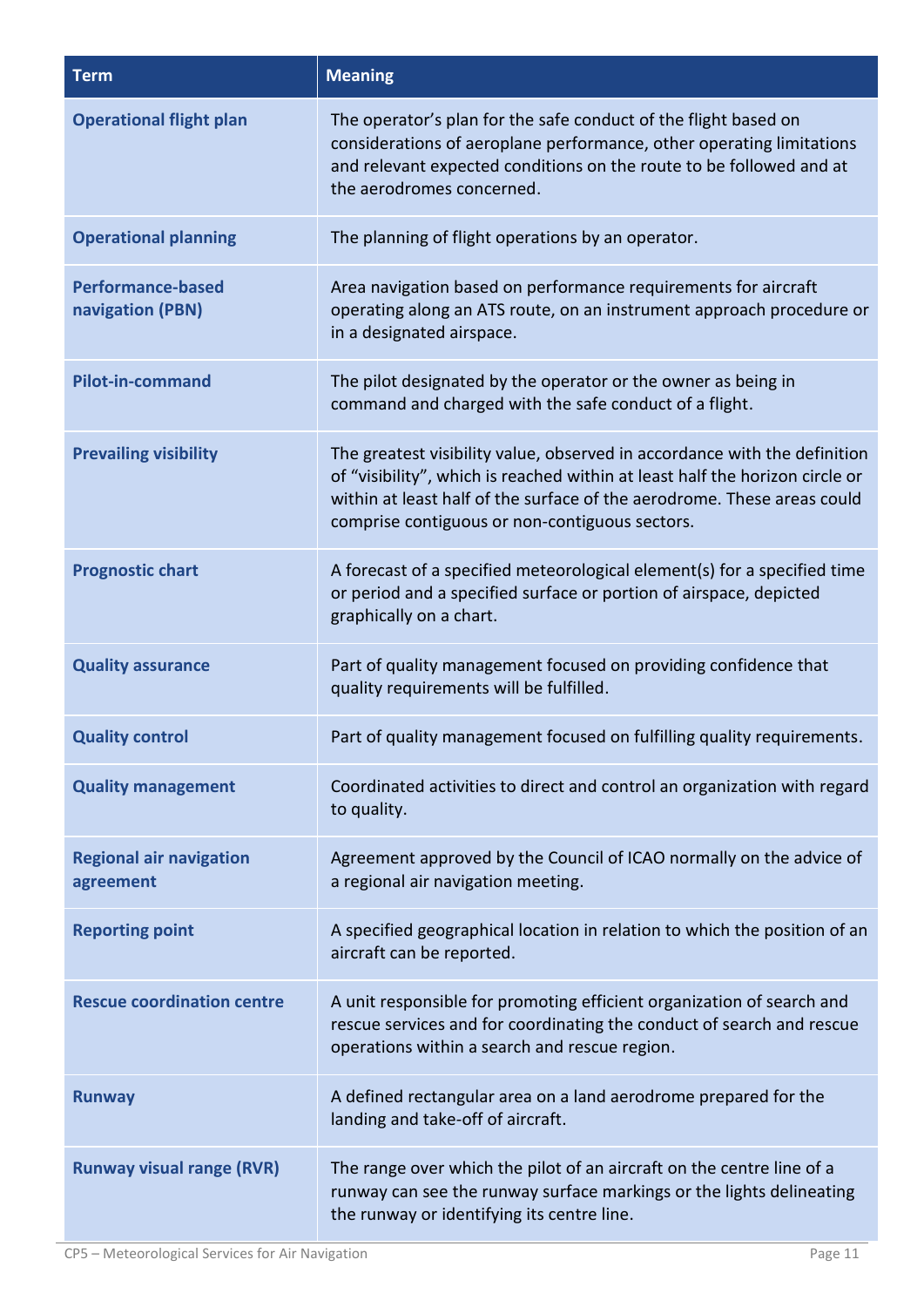| <b>Term</b>                                       | <b>Meaning</b>                                                                                                                                                                                                                                                                                                                                          |
|---------------------------------------------------|---------------------------------------------------------------------------------------------------------------------------------------------------------------------------------------------------------------------------------------------------------------------------------------------------------------------------------------------------------|
| <b>Search and rescue services</b><br>unit         | A generic term meaning, as the case may be, rescue coordination<br>centre, rescue sub centre or alerting post.                                                                                                                                                                                                                                          |
| <b>SIGMET information</b>                         | Information issued by a meteorological watch office concerning the<br>occurrence or expected occurrence of specified en-route weather and<br>other phenomena in the atmosphere that may affect the safety of<br>aircraft operations.                                                                                                                    |
| <b>Space weather centre (SWXC)</b>                | A centre designated to monitor and provide advisory information on<br>space weather phenomena expected to affect high-frequency radio<br>communications, communications via satellite, GNSS-based navigation<br>and surveillance systems and/or pose a radiation risk to aircraft<br>occupants.                                                         |
| <b>Standard isobaric surface</b>                  | An isobaric surface used on a worldwide basis for representing and<br>analysing the conditions in the atmosphere.                                                                                                                                                                                                                                       |
| <b>State volcano observatory</b>                  | A volcano observatory, designated by regional air navigation<br>agreement, to monitor active or potentially active volcanoes within a<br>State and to provide information on volcanic activity to its associated<br>area control centre/flight information centre, meteorological watch<br>office and volcanic ash advisory centre.                     |
| <b>Threshold</b>                                  | The beginning of that portion of the runway usable for landing.                                                                                                                                                                                                                                                                                         |
| <b>Touchdown zone</b>                             | The portion of a runway, beyond the threshold, where it is intended<br>landing aeroplanes first contact the runway.                                                                                                                                                                                                                                     |
| <b>Tropical cyclone</b>                           | Generic term for a non-frontal synoptic-scale cyclone originating over<br>tropical or sub-tropical waters with organized convection and definite<br>cyclonic surface wind circulation.                                                                                                                                                                  |
| <b>Tropical cyclone advisory</b><br>centre (TCAC) | A meteorological centre designated by regional air navigation<br>agreement to provide advisory information to meteorological watch<br>offices, world area forecast centres and international OPMET<br>databanks regarding the position, forecast direction and speed of<br>movement, central pressure and maximum surface wind of tropical<br>cyclones. |
| <b>Upper-air chart</b>                            | A meteorological chart relating to a specified upper-air surface or layer<br>of the atmosphere.                                                                                                                                                                                                                                                         |
| <b>Visibility</b>                                 | Visibility for aeronautical purposes is the greater of:<br>(a) the greatest distance at which a black object of suitable<br>dimensions, situated near the ground, can be seen and<br>recognized when observed against a bright background;                                                                                                              |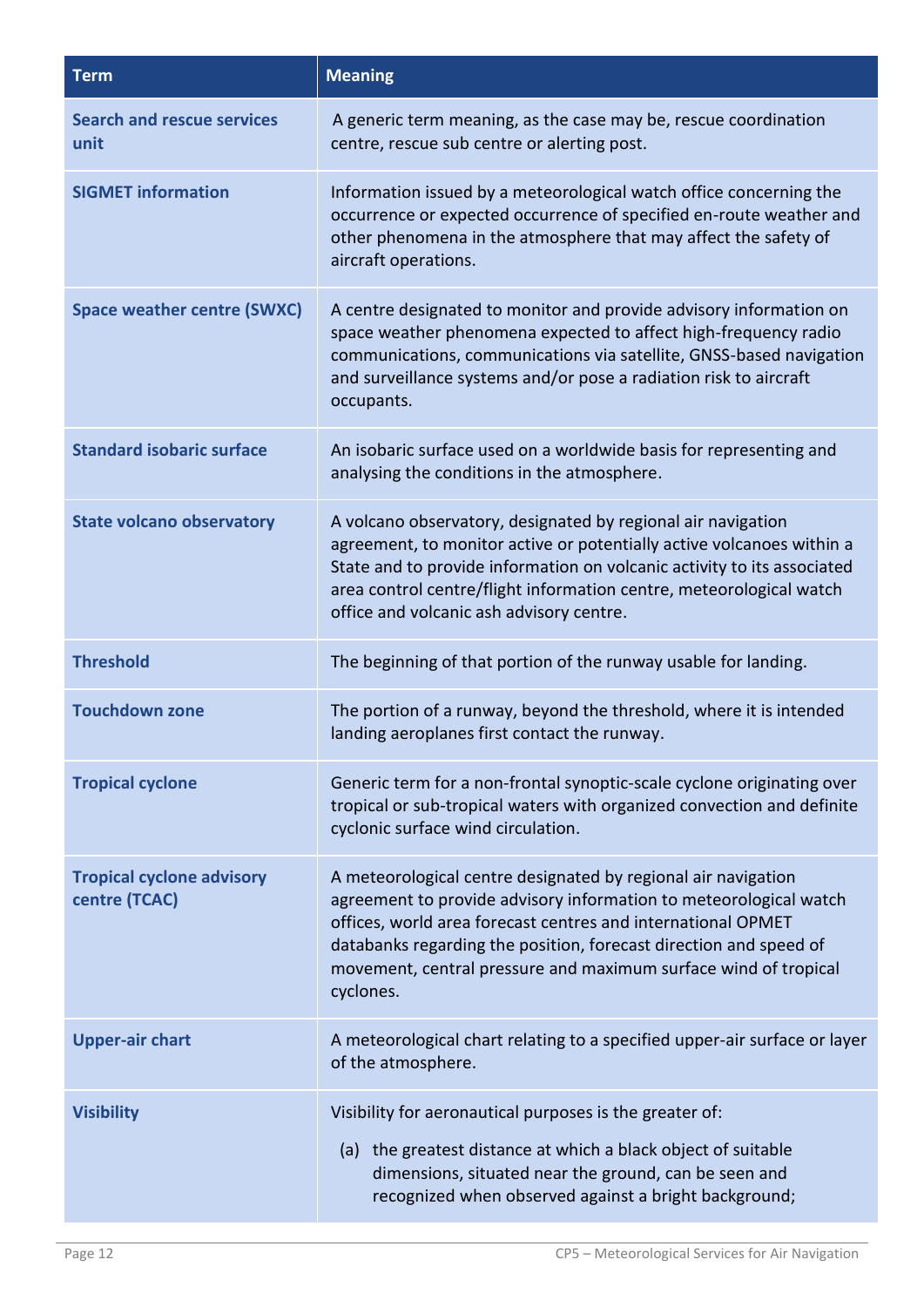| <b>Term</b>                                   | <b>Meaning</b>                                                                                                                                                                                                                                                                                                                                                             |
|-----------------------------------------------|----------------------------------------------------------------------------------------------------------------------------------------------------------------------------------------------------------------------------------------------------------------------------------------------------------------------------------------------------------------------------|
|                                               | (b) the greatest distance at which lights in the vicinity of 1000<br>candelas can be seen and identified against an unlit background.                                                                                                                                                                                                                                      |
| <b>Volcanic ash advisory centre</b><br>(VAAC) | A meteorological centre designated by regional air navigation<br>agreement to provide advisory information to meteorological watch<br>offices, area control centres, flight information centres, world area<br>forecast centres and international OPMET databanks regarding the<br>lateral and vertical extent and forecast movement of volcanic ash in<br>the atmosphere. |
| <b>VOLMET</b>                                 | A Very High Frequency broadcast, typically providing METAR reports<br>for a maximum of nine aerodromes on each channel in a continuous<br>loop. Intended for aircraft in flight, it has a range of around 300<br>nautical miles at FL300.                                                                                                                                  |
| <b>World area forecast centre</b><br>(WAFC)   | A worldwide system by which world area forecast centres provide<br>aeronautical meteorological en-route forecasts in uniform<br>standardized formats.                                                                                                                                                                                                                      |
| <b>World area forecast system</b><br>(WAFS)   | A worldwide system by which world area forecast centres provide<br>aeronautical meteorological en-route forecasts in uniform<br>standardized format.                                                                                                                                                                                                                       |

| <b>Abbreviation</b> | <b>Meaning</b>                                       |
|---------------------|------------------------------------------------------|
| <b>ATM</b>          | Air Traffic Management                               |
| <b>ANS</b>          | <b>Air Navigation Services</b>                       |
| <b>AFTN</b>         | <b>Aeronautical Fixed Telecommunications Network</b> |
| <b>CAP</b>          | <b>Civil Aviation Publication</b>                    |
| <b>DCA</b>          | Director of Civil Aviation                           |
| <b>EASA</b>         | <b>European Aviation Safety Agency</b>               |
| <b>IOM CAA</b>      | Isle of Man Civil Aviation Administration            |
| <b>TAF</b>          | <b>Terminal Aerodrome Forecast</b>                   |
| <b>UK CAA</b>       | United Kingdom Civil Aviation Authority              |
| <b>VAAC</b>         | <b>Volcanic Ash Advisory Centre</b>                  |
| <b>WMO</b>          | World Meteorological Organisation                    |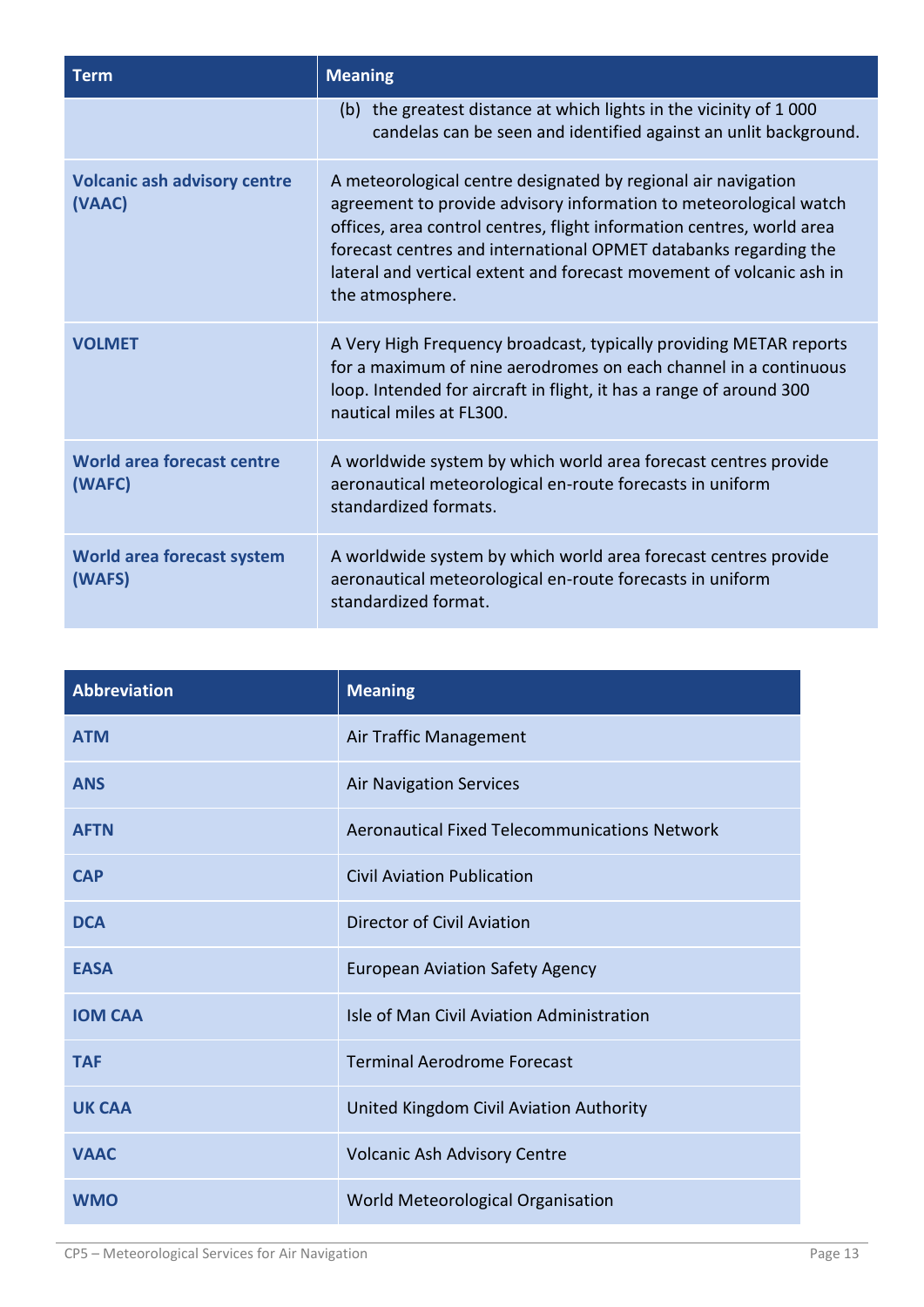# <span id="page-13-0"></span>**5.Objective of Meteorological Service for International Air Navigation**

- 5.1 The objective of meteorological service for international air navigation shall be to contribute towards the safety, regularity and efficiency of international air navigation<sup>1</sup>. This objective shall be achieved by supplying the following users with the meteorological information necessary for the performance of their respective functions<sup>2</sup>:
	- (a) operators;
	- (b) flight crew members;
	- (c) air traffic services units;
	- (d) search and rescue services units;
	- (e) airport managements and others concerned with the conduct or development of international air navigation.

-

<sup>1</sup> ICAO Annex 3, 2.1.1

<sup>2</sup> ICAO Annex 3, 2.1.2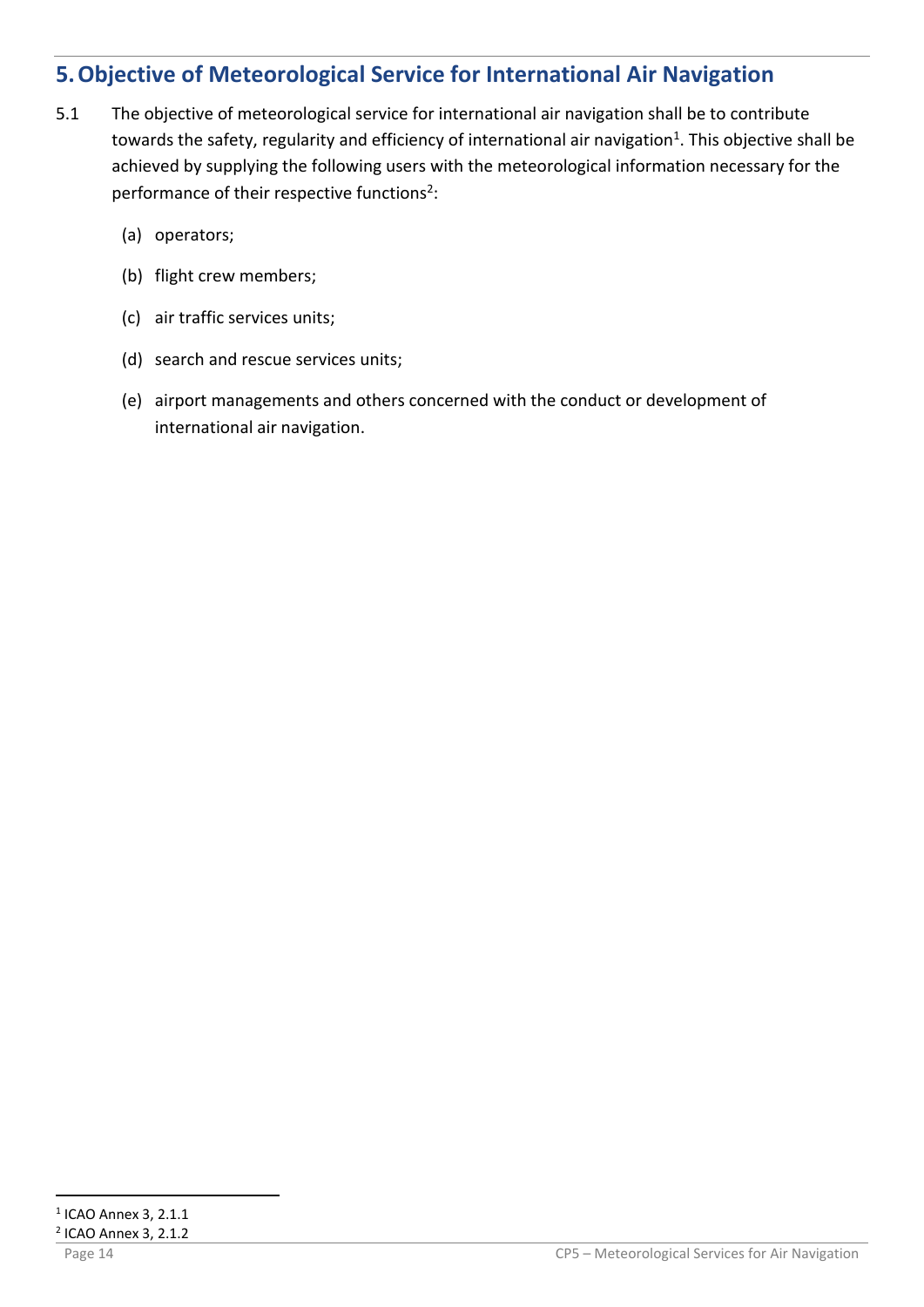# <span id="page-14-0"></span>**6.Meteorological Authority**

- 6.1 The IOM CAA is the "Meteorological Authority", and will promulgate appropriate and complete legislation and policy on meteorological services for international air navigation, and assess and record compliance with ICAO Annex 3 SARPs<sup>3</sup>. The IOM CAA also has a direct responsibility for the safety oversight of meteorological services for international air navigation in the Isle of Man, excluding those services delivered by UK CAA certificated and military providers.
- 6.2 The IOM CAA will also:
	- (a) Ensure that meteorological services for international air navigation are provided on its behalf by Isle of Man Airport in its role as the "Meteorological Service Provider" and the meteorological office associated with Isle of Man Airport Air Traffic Control (ATC)<sup>4</sup>.
	- (b) Promulgate details of the Isle of Man Meteorological Authority in the Aeronautical Information Publication.
	- (c) Arrange for aeronautical meteorological stations to be inspected at sufficiently frequent intervals to ensure that a high standard of observation is maintained, that instruments and all their indicators are functioning correctly, and that the exposure of the instruments has not changed significantly<sup>5</sup>. Day to day surveillance, advice and guidance by the IOM CAA is supplemented by a formalised safety audit programme with audits routinely taking place every 2 years on a risk and performance based schedule. These formal audits are conducted by the UK CAA on behalf of the IOM CAA under a contract with CAA International (CAAi).
	- (d) Ensure that the meteorological service in the Isle of Man meet the needs of international air navigation in the Isle of Man and helicopter operations to offshore structures and that aeronautical metrological offices are established as determined to be necessary<sup>6</sup>.

<sup>-</sup>3 ICAO Annex 3, 2.1.4

<sup>4</sup> ICAO Annex 3, 2.1.4/3.3.1/10.1.1

<sup>5</sup> ICAO Annex 3, 4.1.4

<sup>6</sup> ICAO Annex 3, 2.1.3/4.1.1/4.1.2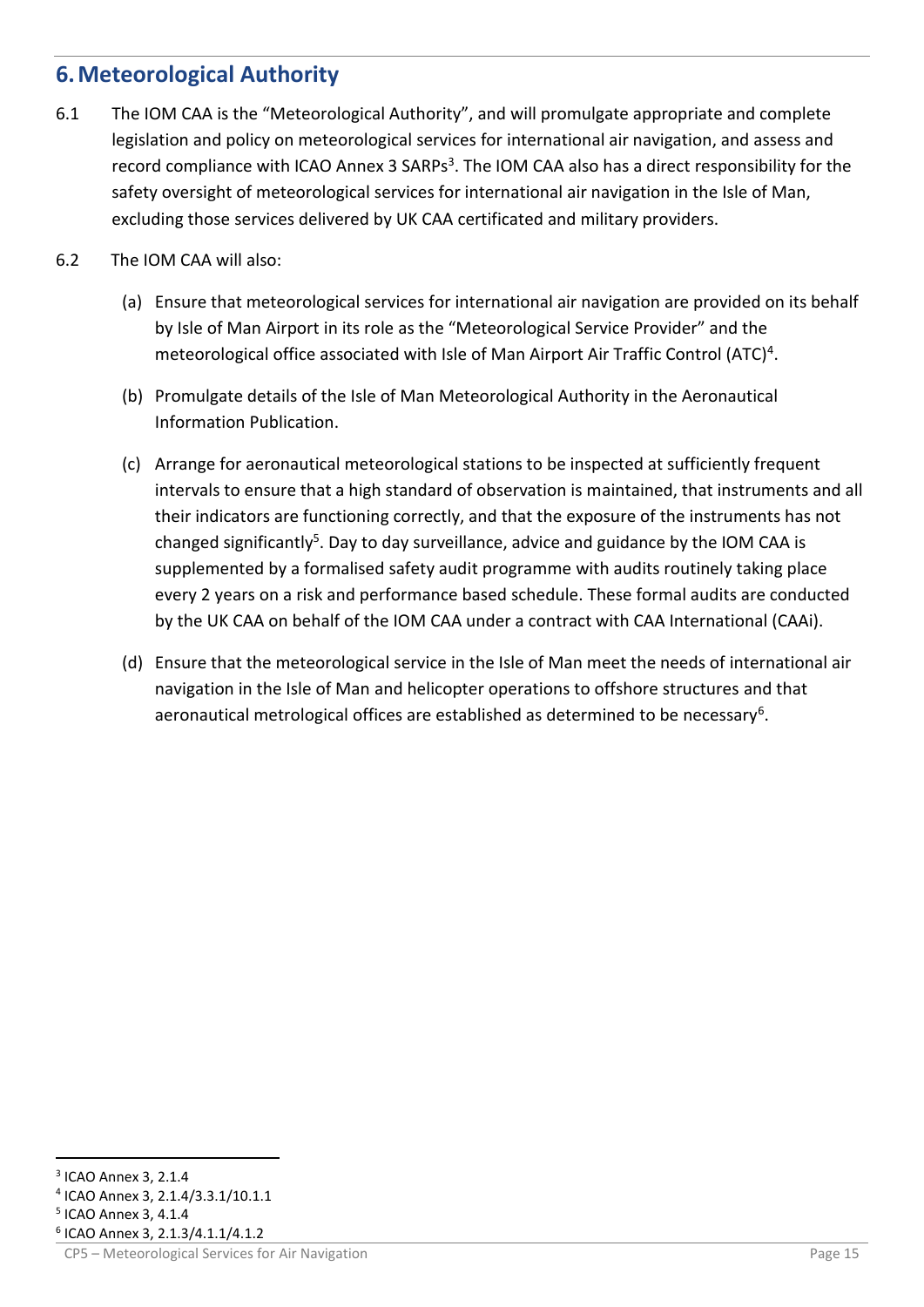## <span id="page-15-0"></span>**7.Requirements on Meteorological Service Providers**

#### <span id="page-15-1"></span>**7.1 Management Systems**

- 7.1.1 Providers of meteorological services for international air navigation in the Isle of Man are expected to comply with Regulation (EU) No.1035/2011 subject to the following variations:
	- (a) References to a "Member State" shall be taken as including the Isle of Man and the Island shall be treated for this purpose as a Member State separate from the UK.
	- (b) The 'competent authority' for the purposes of Article 3 is the IOM CAA.
	- (c) Article 4 (Granting of a Certificate), Article 5 (Derogations), Article 10 (Peer review procedure), and Article 11 (Transitional Provisions) do not apply.
	- (d) Annexes II, IV and V are not applicable to the provision of meteorological services for international air navigation.
- 7.1.2 Where the meteorological service provision is conducted by an organisation that is also an Aerodrome Licence holder, it is preferable that there is one integrated management system covering all regulated functions under the remit of the aerodrome accountable manager/licence holder. The implementation of a management system in accordance with the [EASA Aerodrome](https://www.easa.europa.eu/sites/default/files/dfu/Easy_Access_Rules_for_Aerodromes-May2019_0.pdf)  [Regulation](https://www.easa.europa.eu/sites/default/files/dfu/Easy_Access_Rules_for_Aerodromes-May2019_0.pdf) is considered to be an acceptable alternative to the requirements specified in Section 3 of Annex I to [Regulation \(EU\) No.1035/2011.](https://eur-lex.europa.eu/LexUriServ/LexUriServ.do?uri=OJ:L:2011:271:0023:0041:EN:PDF)

#### <span id="page-15-2"></span>**7.2 Change Notification**

#### **7.2.1 Overview**

- 7.2.1.1 Meteorological service providers should have a documented change management procedure which has been approved by the IOM CAA. The change management procedure shall contain a process for implementing all changes and assessing the risks associated with changes.
- 7.2.1.2 Changes fall into the following categories:
	- (a) changes that may require review and approval before implementation;
	- (b) changes that will require prior approval before implementation;
	- (c) changes that require notification but do not require approval before implementation;
	- (d) changes that do not require notification.
- 7.2.1.3 Changes that are required to be notified to or reviewed/approved by the IOM CAA should be submitted by sending [IOM CAA Form 2](https://www.gov.im/media/1360301/caa-form-2-231219.pdf) (Change Notification Form) by e-mail to [caa@gov.im.](mailto:caa@gov.im) The relevant safety assurance documents should accompany the form.

#### **7.2.2 Changes that may require IOM CAA review and approval before implementation**

7.2.2.1 Changes to or that affect the functional system are to be notified and may require IOM CAA review and prior approval before implementation.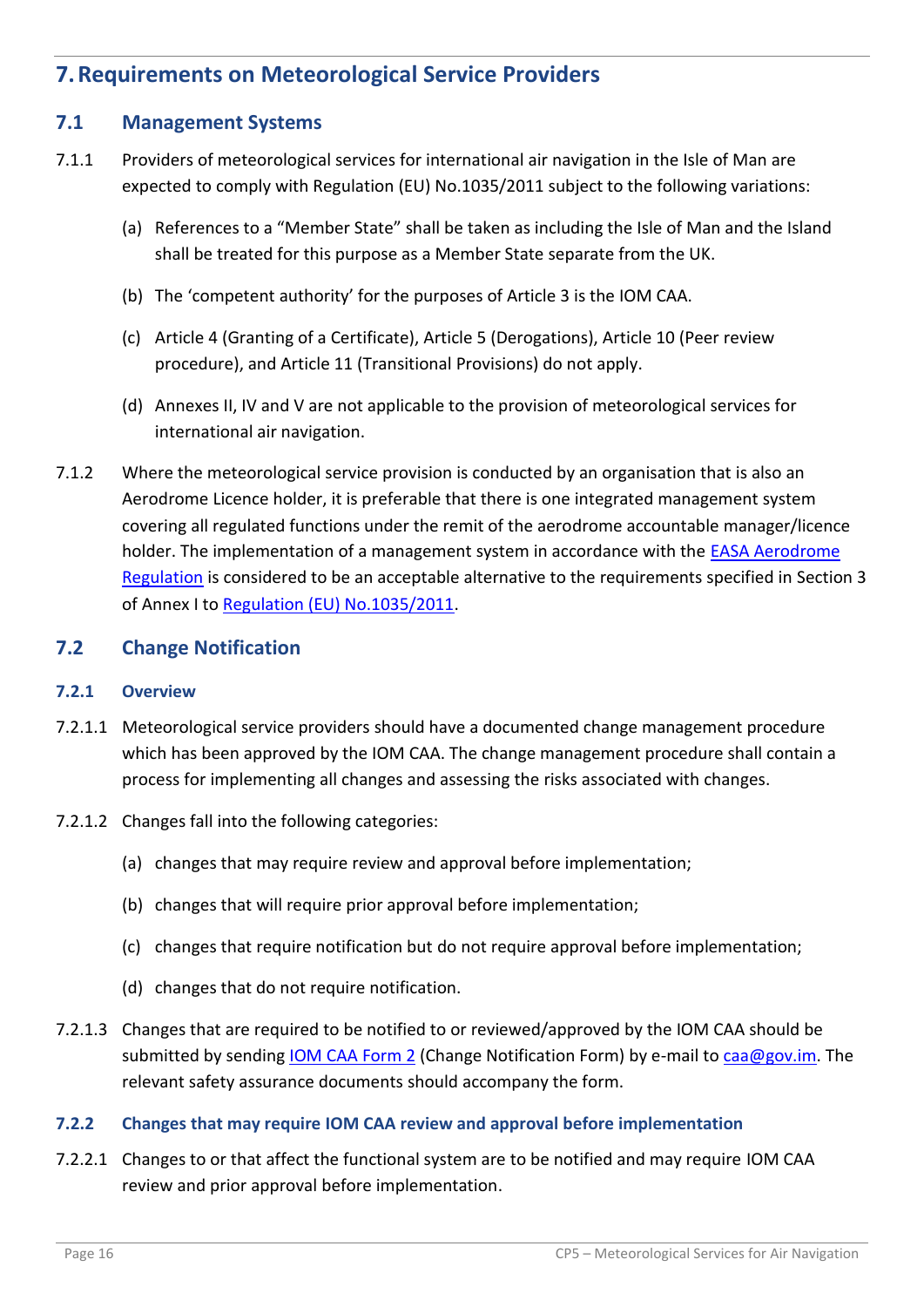- 7.2.2.2 The functional system is defined as 'a combination of procedures, human resources and equipment including hardware and software organised to perform a function within the context of Air Traffic Management/Air Navigational Services (ATM/ANS) and other ATM network functions' and can be broken down as follows:
	- (a) changes to the way the components of the functional system are used;
	- (b) changes to equipment, either hardware or software;
	- (c) changes to roles and responsibilities of operational personnel;
	- (d) changes to operating procedures;
	- (e) changes to system configuration, excluding changes during maintenance, repair and alternative operations that are already part of the accepted operational envelope;
	- (f) changes that are necessary as a result of changing circumstances to the operational context under the managerial control of the provider that can impact the service, e.g. provision of service under new conditions;
	- (g) changes that are necessary as a result of changing circumstances to the local physical (operational) environment of the functional system; and
	- (h) changes to the working hours and/or shift patterns of operational personnel which could impact on the safe delivery of meteorological services.
- 7.2.2.3 For changes to the functional system a completed [IOM CAA Form 2](https://www.gov.im/media/1360301/caa-form-2-231219.pdf) and relevant documents should be sent t[o caa@gov.im.](mailto:caa@gov.im) The IOM CAA will assess the change from the information provided and decide which of the following options is applicable:
	- (a) where a review is not required the IOM CAA will advise the notifier (within 30 days) as such;
	- (b) where a review is required the IOM CAA will inform the notifier (within 30 days) that the change cannot be implemented until the review is completed and the change approved;
	- (c) where there is insufficient information to allow a review decision to be made the IOM CAA will ask for further information.

*Note: changes where the risk assessment has indicated a significantly high severity level will routinely be subject to review.*

#### **7.2.3 Changes that will require IOM CAA approval before implementation**

7.2.3.1 Modifications to the approved change management procedure require prior approval by the IOM CAA. A completed [IOM CAA Form 2](https://www.gov.im/media/1360301/caa-form-2-231219.pdf) and relevant documents should be sent to [caa@gov.im.](mailto:caa@gov.im) Modifications will be reviewed and approved or rejected (within 30 days).

#### **7.2.4 Changes that require IOM CAA notification but not approval**

7.2.4.1 The following types of change shall be notified to the IOM CAA using [CAA Form 2](https://www.gov.im/media/1360301/caa-form-2-231219.pdf) sent to [caa@gov.im,](mailto:caa@gov.im) but do not require prior approval: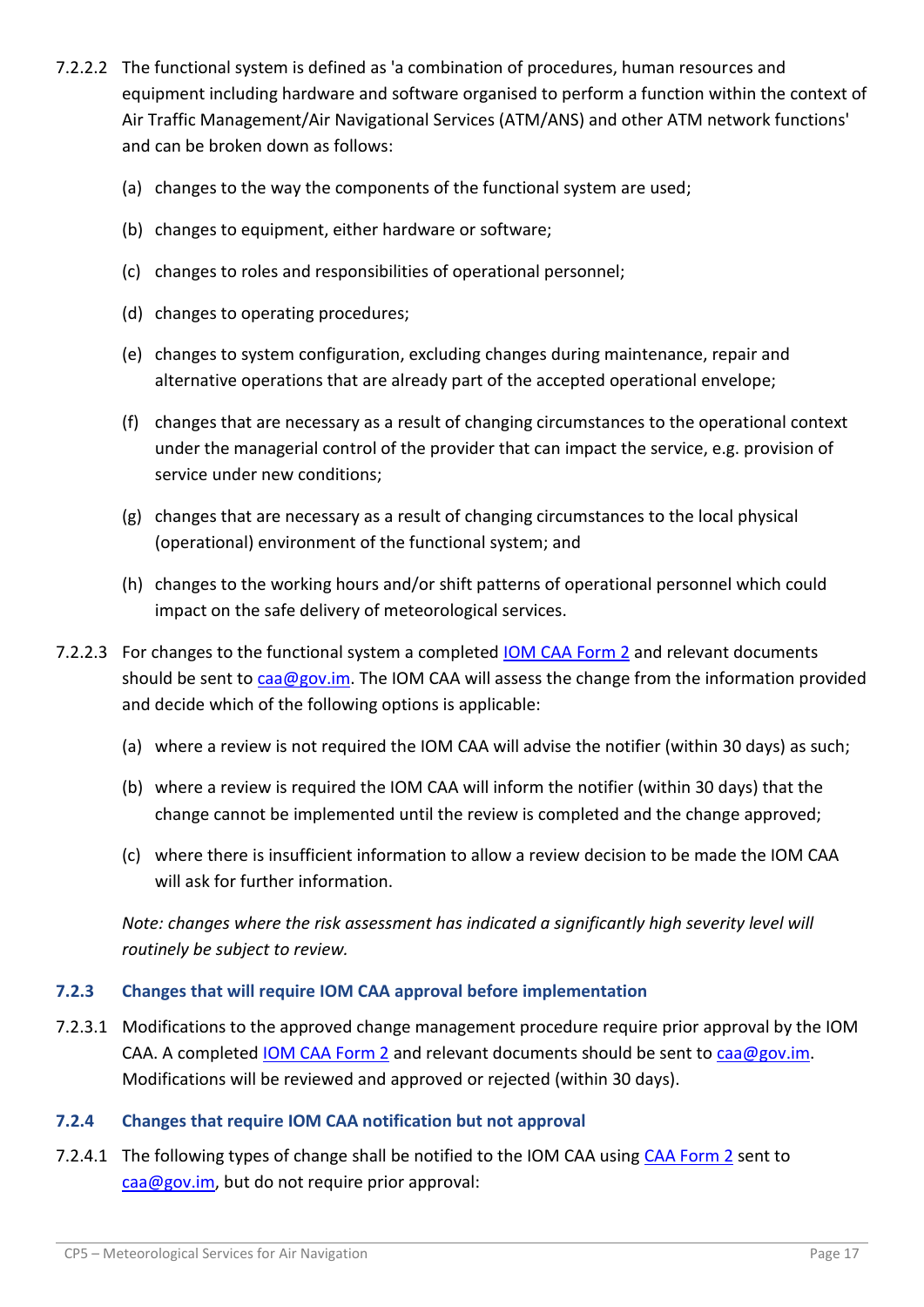- (a) A change to the service provider's management system and/or safety management system that does not impact on the functional system or the change management process.
- (b) Change of accountable manager and the management personnel in charge of safety, quality, security, finance and human resources-related functions as applicable.

#### **7.2.5 Changes that do not need to be notified to the IOM CAA**

- 7.2.5.1 The following types of change do not need to be notified to the IOM CAA but shall be implemented in accordance with local safety assurance procedures:
	- (a) Equipment faults that result in the changing of components that do not affect the operating parameters.
	- (b) Changes to maintenance routines, except those that impact on service provision.
	- (c) Equipment modifications/manufacture's upgrades that do not affect the operating parameters.
	- (d) Document changes, typos, formatting etc. that do not impact on the content of management systems, change management systems, training courses or service provision.

#### <span id="page-17-0"></span>**7.3 General Responsibilities**

- 7.3.1 Meteorological service providers shall follow the UK CAA policies and procedures contained in the following UK Civil Aviation Publications (CAP) unless authorised otherwise by the IOM CAA:
	- (a) CAP746 (Requirements for Meteorological Observations at Aerodromes);
	- (b) CAP 782 (Regulation of Aeronautical Meteorological Services).

*Note: References in the above CAPs to 'the CAA' shall be taken to mean 'the IOM CAA' for applicability in the Isle of Man.*

- 7.3.2 In addition, meteorological service providers shall:
	- (a) Comply with the requirements of the World Meteorological Organization (WMO) in respect of qualifications and training of meteorological personnel providing service for international air navigation $7$ .
	- (b) Maintain close liaison between those concerned with the supply and those concerned with the use of meteorological information on matters which affect the provision of meteorological service for international air navigation ${}^{8}$ .
	- (c) Agree, as necessary, with aircraft operators, the minimum notice periods required from operators for changes in existing meteorological services<sup>9</sup>.

-

<sup>7</sup> ICAO Annex 3, 2.1.5

<sup>8</sup> ICAO Annex 3, 2.2.1

<sup>&</sup>lt;sup>9</sup> ICAO Annex 3, 2.3.1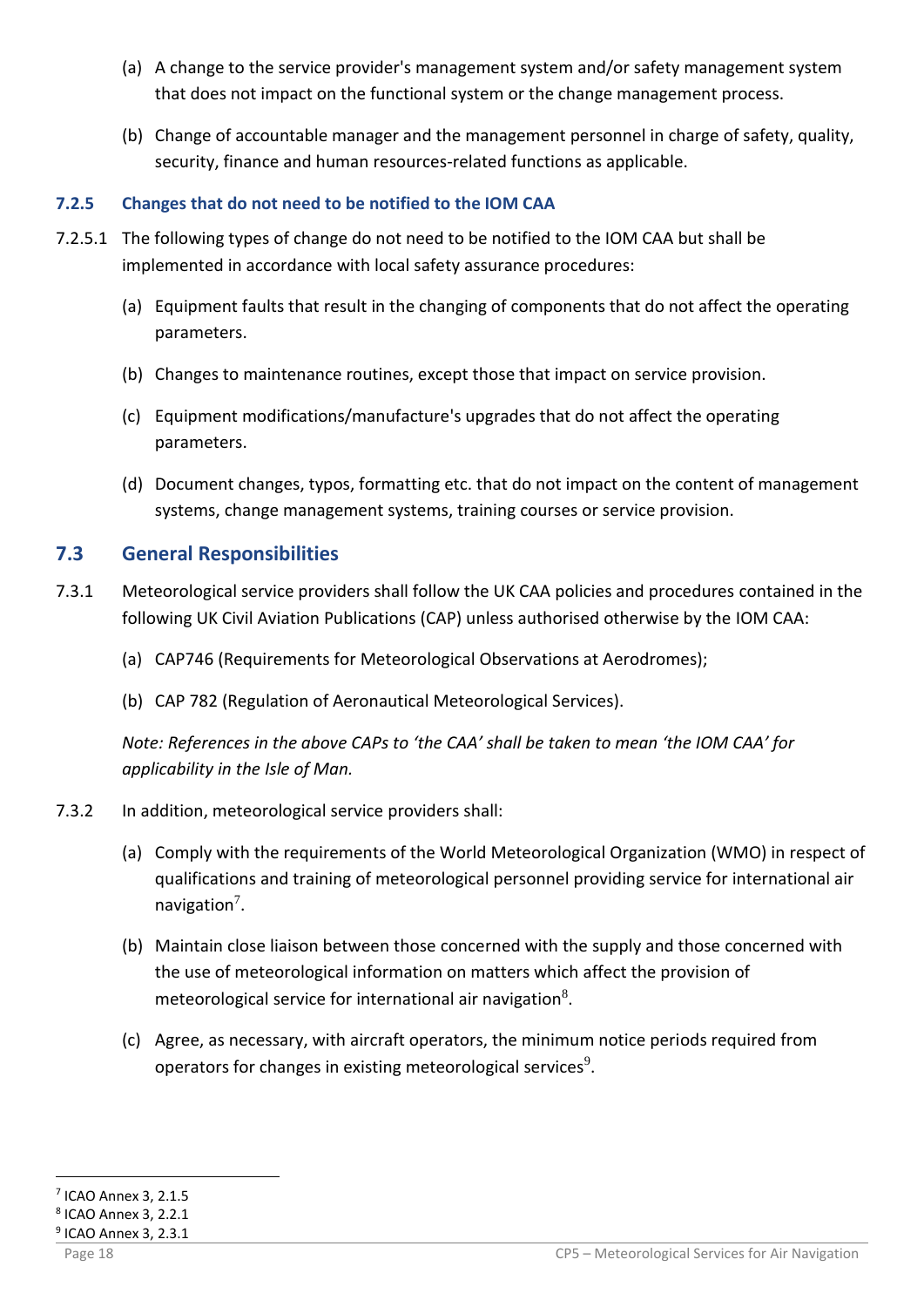- (d) Originate meteorological bulletins containing operational meteorological information transmitted by AFTN or the public Internet<sup>10</sup>.
- (e) Ensure that suitable telecommunication facilities (including AFTN) are available to permit meteorological watch officers to supply and receive the required meteorological information. Such telecommunications shall enable direct speech and be supplemented by other forms of visual or audio communication as and when necessary<sup>11</sup>.

#### <span id="page-18-0"></span>**7.4 Aerodrome Meteorological Office Responsibilities**

- 7.4.1 Isle of Man Airport will carry out the following functions to meet the needs of flight operations at Isle of Man Airport<sup>12</sup> and as associated with the Prestwick Area Control Centre<sup>13</sup>:
	- (a) Preparing and/or obtaining forecasts (TAF) and other relevant information of local meteorological conditions and for flights with which it is concerned<sup>14</sup>. TAF shall:
		- be issued at a specified time not earlier than one hour prior to the beginning of its validity period and consist of a concise statement of the expected meteorological conditions at an aerodrome for a specified period<sup>15</sup>.
		- include the information and their order as specified in ICAO Annex 3, 6.2.3;
		- be kept under continuous review and when necessary amended promptly or cancelled<sup>16</sup>. The length of the forecast and the number of changes indicated in the forecast shall be kept to a minimum $^{17}$ .
		- have a period of validity not less than 6 hours and not more than 30 hours<sup>18</sup>. TAF valid for less than 12 hours should be issued every 3 hours and those valid for more than 12 hours should be issued every 6 hours<sup>19</sup>. Not more than one TAF shall be valid at an aerodrome at any given time<sup>20</sup>.
		- cancel automatically any forecast of the same type issued for the same place and for the same period of validity or part thereof<sup>21</sup>.
	- (b) Preparing landing forecasts in the form of a trend forecast to meet the requirements of local users and of aircraft within about one hour's flying time from the aerodrome<sup>22</sup>.

<sup>-</sup><sup>10</sup> ICAO Annex 3, 11.2

<sup>&</sup>lt;sup>11</sup> ICAO Annex 3, 11.1.1/11.1.2/11.1.3/11.1.4/11.1.5/11.1.6/11.1.7/11.1.8/11.1.9

<sup>12</sup> ICAO Annex 3, 3.3.2/10.1.1/10.1.2

<sup>13</sup> ICAO Annex 3, 10.1.3

<sup>14</sup> ICAO Annex 3, 6.2.1 and 10.1.2

<sup>15</sup> ICAO Annex 3, 6.2.2

<sup>16</sup> ICAO Annex 3, 6.2.4/6.2.5

<sup>17</sup> ICAO Annex 3, 6.2.4

<sup>18</sup> ICAO Annex 3, 6.2.6

<sup>19</sup> ICAO Annex 3, 6.2.6

<sup>20</sup> ICAO Annex 3, 6.2.7

<sup>21</sup> ICAO Annex 3, 6.1.2 <sup>22</sup> ICAO Annex 3, 6.3.1/6.3.2

CP5 – Meteorological Services for Air Navigation Page 19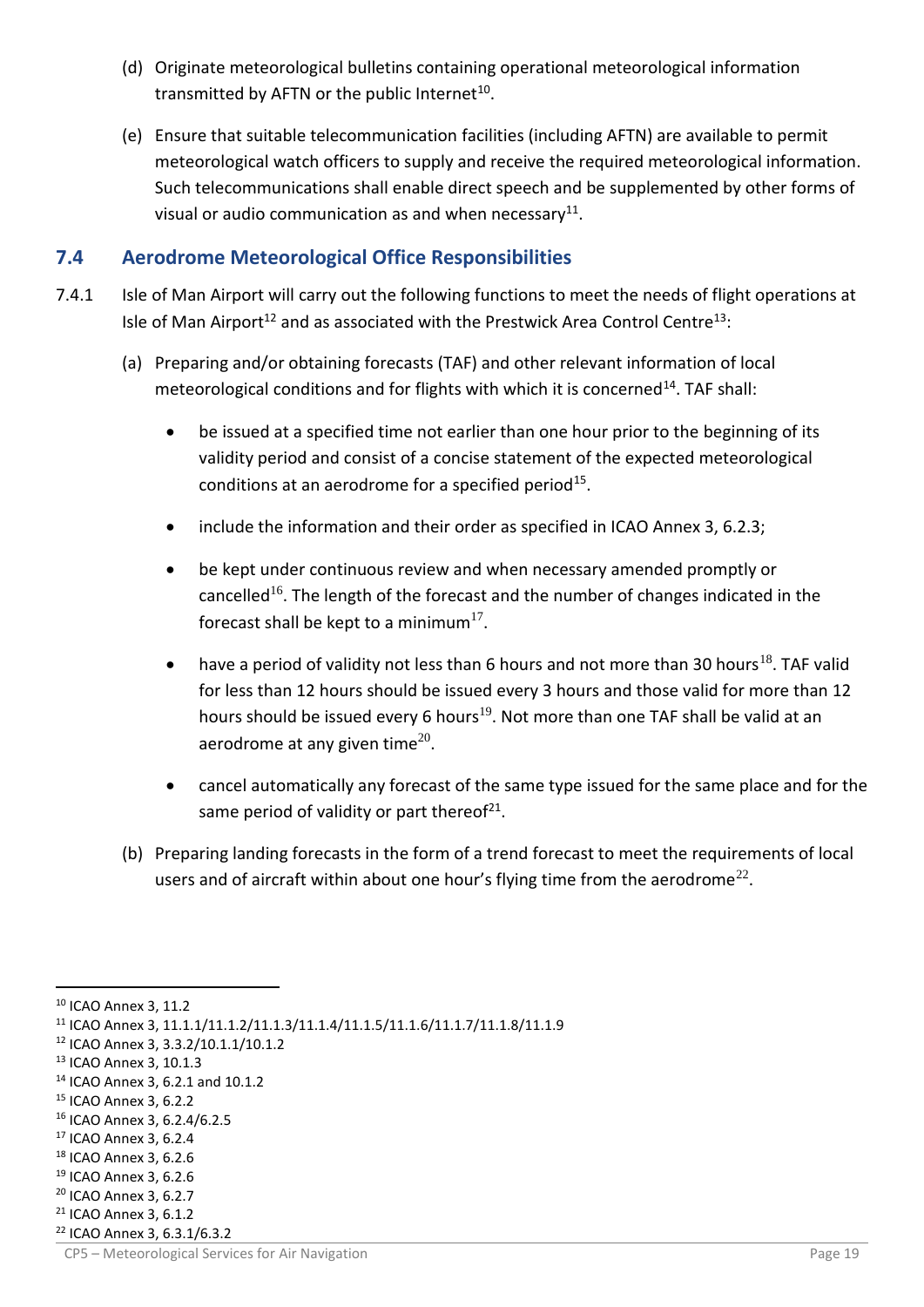- (c) Maintaining a continuous survey of meteorological conditions over Isle of Man Airport, including ensuring that observations of air temperature and dew point are representative of the whole runway complex<sup>23</sup>.
- (d) Providing up to date briefing, consultation, flight documentation and other meteorological information (including that obtained from other States)<sup>24</sup> to operators, flight crew members and/or other flight operations personnel for: pre-flight planning; in-flight re-planning; use by flight crew before departure; and for aircraft in flight<sup>25</sup>. Such information shall cover the flight in respect of time, altitude and geographical extent, including alternate aerodromes; relate to fixed times or periods of time<sup>26</sup> and include the following information<sup>27</sup>:
	- forecast upper wind, upper air temperature upper and air humidity geopotential altitude of flight levels, flight level and temperature of tropopause, direction, speed and flight level of maximum wind (as soon as it becomes available and no later than 3 hours before departure $)^{28}$ ;
	- SIGWX phenomena (as soon as it becomes available and no later than 3 hours before departure) $^{29}$ ;
	- METAR or SPECI for aerodromes of departure, landing and for the take-off, en-route and landing alternates;
	- TAF or amended TAF for aerodromes of departure, landing and for the take-off, enroute and landing alternates;
	- volcanic ash information relevant to the whole route;
	- aerodrome warnings for the local aerodrome;
	- meteorological satellite images;
	- digital forecasts and charts provided by the World Area Forecast Centre (WAFC) where these cover the flight path, time and altitude<sup>30</sup>; in such cases no modifications shall be made to their content<sup>31</sup>; and
	- advising operators (via ATC where necessary) when the meteorological information provided in the flight documentation will differ materially from that made available in pre-flight planning and in-flight re-planning, and providing revised information as necessary<sup>32</sup>.

<sup>-</sup><sup>23</sup> ICAO Annex 3, 4.6.6.2

<sup>24</sup> ICAO Annex 3, 9.1.9/9.2.1

<sup>25</sup> ICAO Annex 3, 9.1.1

<sup>26</sup> ICAO Annex 3, 9.1.2

<sup>27</sup> ICAO Annex 3, 9.1.3/9.3.1

<sup>28</sup> ICAO Annex 3, 9.1.8

<sup>29</sup> ICAO Annex 3, 9.1.8

<sup>30</sup> ICAO Annex 3, 9.1.4/9.1.6

<sup>31</sup> ICAO Annex 3, 9.1.5

<sup>32</sup> ICAO Annex 3, 9.3.2/9.3.3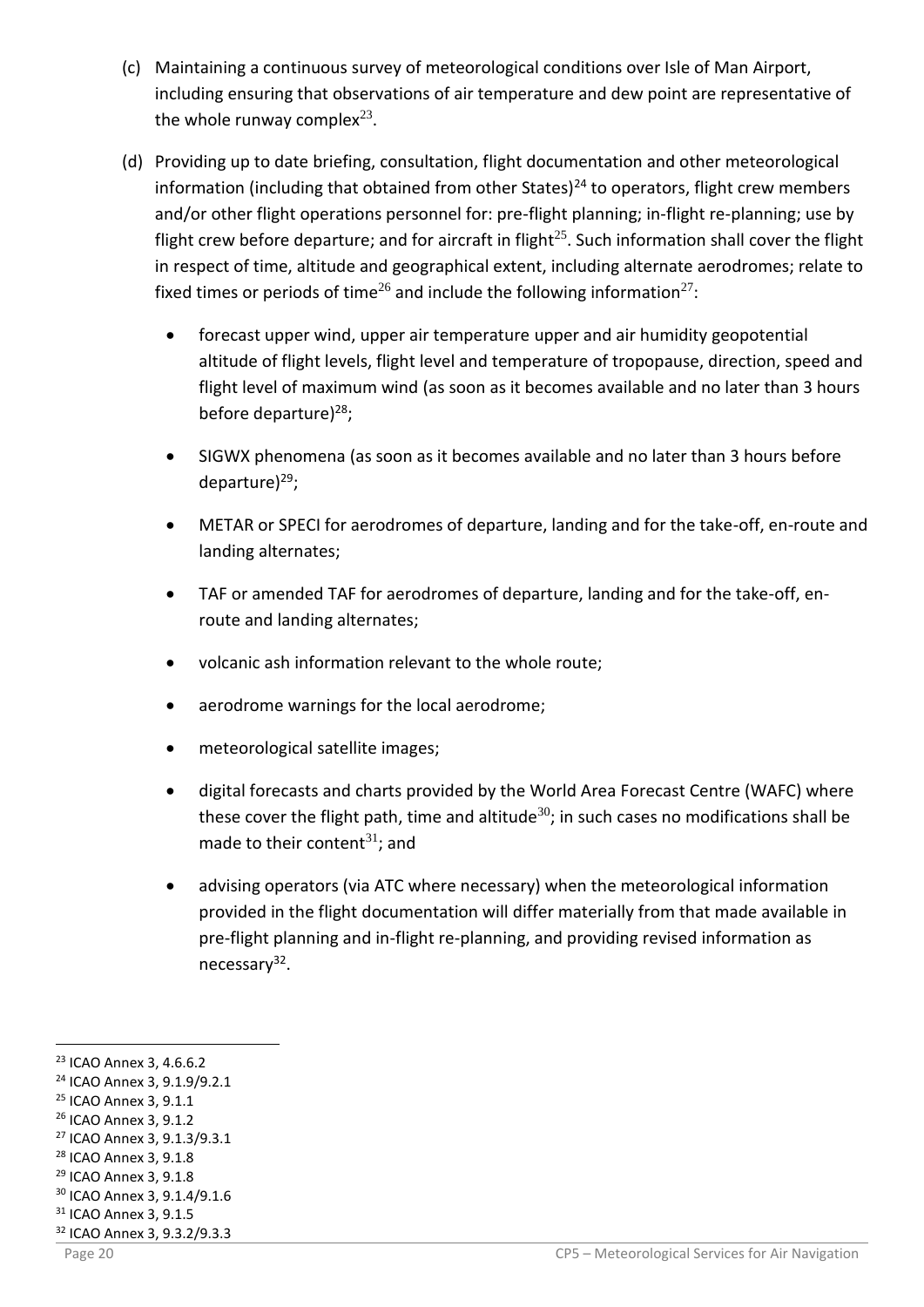- (e) Displaying the available meteorological information.
- (f) Exchanging meteorological information with other aerodrome meteorological offices.
- (g) Issuing aerodrome warnings on meteorological conditions which could adversely affect aircraft on the ground, including parked aircraft and the aerodrome facilities and services<sup>33</sup>.
- (h) Maintaining aerodrome climatological tables and summaries in accordance with WMO procedures to support the planning of flight operations, and providing these to aeronautical users or those requiring such data for research, investigation or analysis when requested<sup>34</sup>. Such information should normally be based on observations made over a period of at least five years and the period should be indicated in the information supplied<sup>35</sup>.
- (i) Supplying up to date meteorological information and details of volcanic activity or volcanic ash clouds to Isle of Man Airport ATC as necessary for the conduct of its functions and ensure that there is agreement with Isle of Man Airport ATC on<sup>36</sup>:
	- The provision within the ATC building of displays related to integrated automated systems, their calibration and maintenance, and their use by ATC personnel.
	- Supplementary visual observations by ATC personnel to update or supplement the information provided by the meteorological station.
	- Meteorological information obtained from aircraft taking off or landing and, if available, ground weather radar.

### <span id="page-20-0"></span>**7.5 Meteorological Watch Office Responsibilities**

- 7.5.1 Isle of Man Airport will act as the Isle of Man Meteorological Watch Office for the territory of the Isle of Man from surface level to the upper limit of the Isle of Man Control Zone/Area, delivering the following functions<sup>37</sup>:
	- (a) Maintaining a continuous watch over meteorological conditions affecting flight operations;
	- (b) Supplying information received on pre-eruption volcanic activity, a volcanic eruption or volcanic ash cloud to Prestwick Centre and the London VAAC.
	- (c) Supplying information received concerning the release of radioactive materials into the atmosphere in Isle of Man airspace or adjacent areas to Isle of Man ATC, Prestwick Centre, and IOM CAA. The information shall comprise location, date and time of the release, and forecast trajectories of the radioactive materials.
	- (d) Supplying search and rescue service units with the meteorological information they require in a form established by mutual agreement and maintain liaison with the search and rescue services unit throughout a search and rescue operation<sup>38</sup>.

<sup>-</sup>33 ICAO Annex 3, 7.3.1

<sup>34</sup> ICAO Annex 3, 8.1.1/8.2/8.3/8.4

<sup>&</sup>lt;sup>35</sup> ICAO Annex 3, 8.1.2

<sup>36</sup> ICAO Annex 3, 4.2/9.5.2/10.1.1

<sup>37</sup> ICAO Annex 3, 3.4.1/2/3

<sup>38</sup> ICAO Annex 3, 10.2